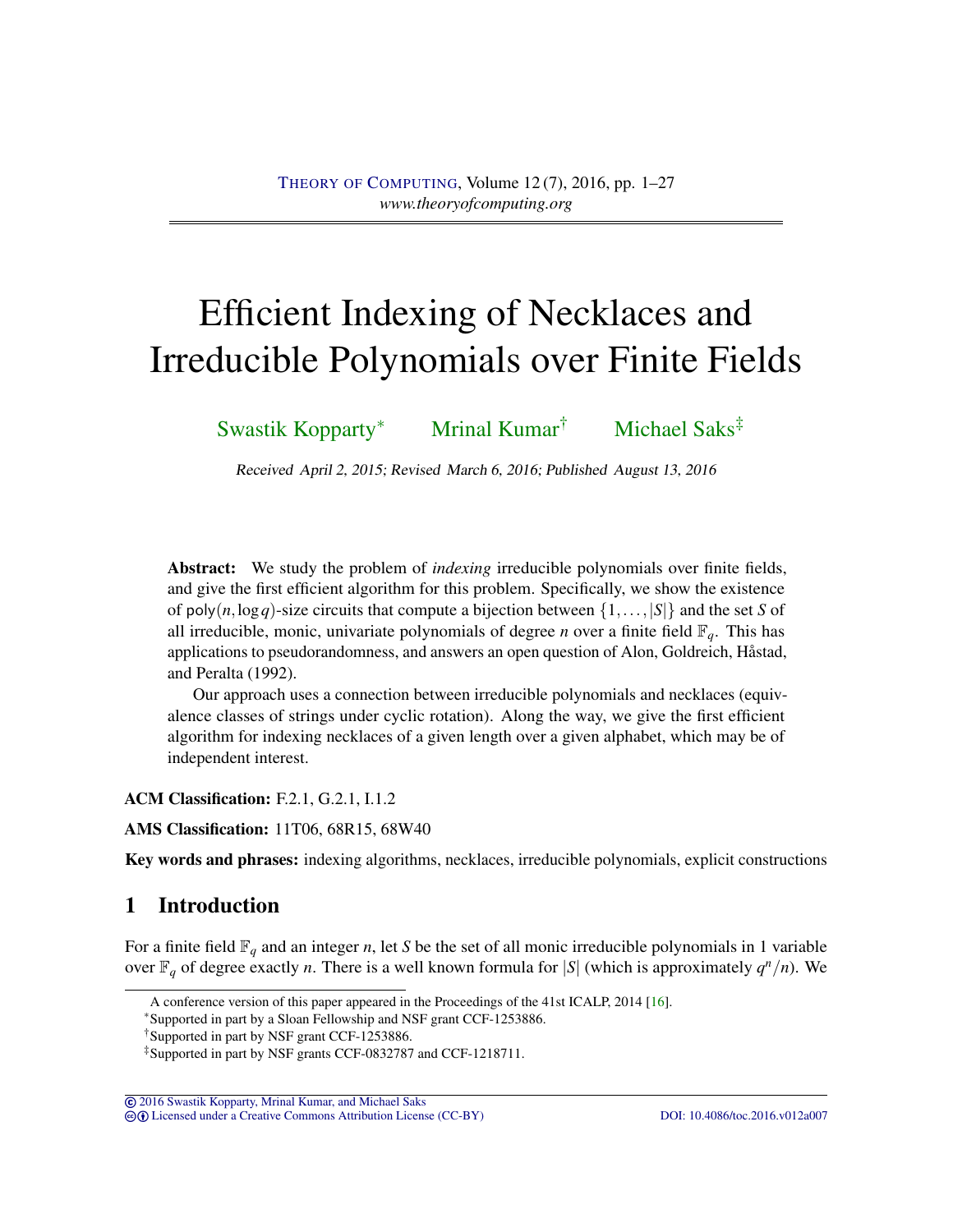<span id="page-1-0"></span>consider the problem of giving an efficiently computable *indexing* of irreducible polynomials, i. e., finding a bijection  $f : \{1, \ldots, |S|\} \rightarrow S$  such that  $f(i)$  is computable in time poly $(\log |S|) = \text{poly}(n \log q)$ . Our main result is that indexing of irreducible polynomials can be done efficiently given *O*(*n*log*q*) bits of advice. This answers a problem posed by Alon, Goldreich, Håstad, and Peralta [\[3\]](#page-23-0), and is the polynomial analogue of the the well-known problem of "giving a formula for the *n*-bit primes." Note that today it is not even known (in general) how to produce a single irreducible polynomial of degree *n* in time poly(*n*log*q*) without the aid of either advice or randomness.

The main technical result we show en route is an efficient indexing algorithm for *necklaces*. Necklaces are equivalence classes of strings modulo cyclic rotation. We give an poly(*n*log|Σ|)-time computable bijection *g* :  $\{1, 2, ..., |\mathcal{N}|\} \rightarrow \mathcal{N}$ , where  $\mathcal N$  is the set of necklaces of length *n* over the alphabet  $\Sigma$ .

#### 1.1 The indexing problem

We define an *indexing* of a finite set *S* to be a bijection from the set  $\{1,\ldots,|S|\}$  to *S*. Let us formalize indexing as a computational problem. Suppose that *L* is an arbitrary language over alphabet  $\Sigma$  and let  $L^n$ be the set of strings of  $L$  of length  $n$ . We want to "construct" an indexing function  $A<sup>n</sup>$  for each of the sets  $L^n$ . Formally, this means giving an algorithm *A* which takes as input a size parameter *n* and an index *j* and outputs  $A<sup>n</sup>(j)$ , so that the following properties hold for each *n*.

- $A^n$  maps the set  $\{1, \ldots, |L^n|\}$  bijectively to  $L^n$ .
- If  $j > |L^n|$ , then  $A^n(j)$  returns too large.

An indexing algorithm is considered to be efficient if its running time is  $poly(n)$ .

A closely related problem is *reverse-indexing*. A reverse-indexing of *L* is a bijection from *L n* to  $\{1,\ldots,|L^n|\}$ , and we say it is efficient if it can be computed in time poly(*n*).

We can use the above formalism for languages to formulate the indexing and reverse-indexing problems for any combinatorial structure, such as permutations, graphs, partitions etc., by using standard efficient encodings of such structures by strings.

#### 1.2 Indexing, enumeration, counting and ranking

Indexing is closely related to the well-studied *counting*, *enumeration* and *ranking* problems for *L*. The counting problem is to give an algorithm that, on input *n*, outputs the size of  $L^n$ . The enumeration problem is to give an algorithm that, on input *n*, outputs a list containing all elements of *L n* . A counting or enumeration algorithm is said to be efficient if it runs in time  $poly(n)$  or  $|L^n| \cdot poly(n)$  respectively.

Other important algorithmic problems associated with combinatorial objects include the *ranking* and *unranking* problems. For the ranking problem, one is given an ordering of  $L^n$  (such as the lexicographic order) and the goal is to compute the rank (under this order) of a given element of  $L^n$ . For the unranking problem, one has to compute the inverse of this ranking map. It is easy to see that unranking algorithms for any ordering are automatically indexing algorithms, and ranking algorithms for any ordering are automatically reverse-indexing algorithms.<sup>1</sup>

 $1$ We use the terms indexing and reverse-indexing instead of the terms unranking and ranking to make an important distinction: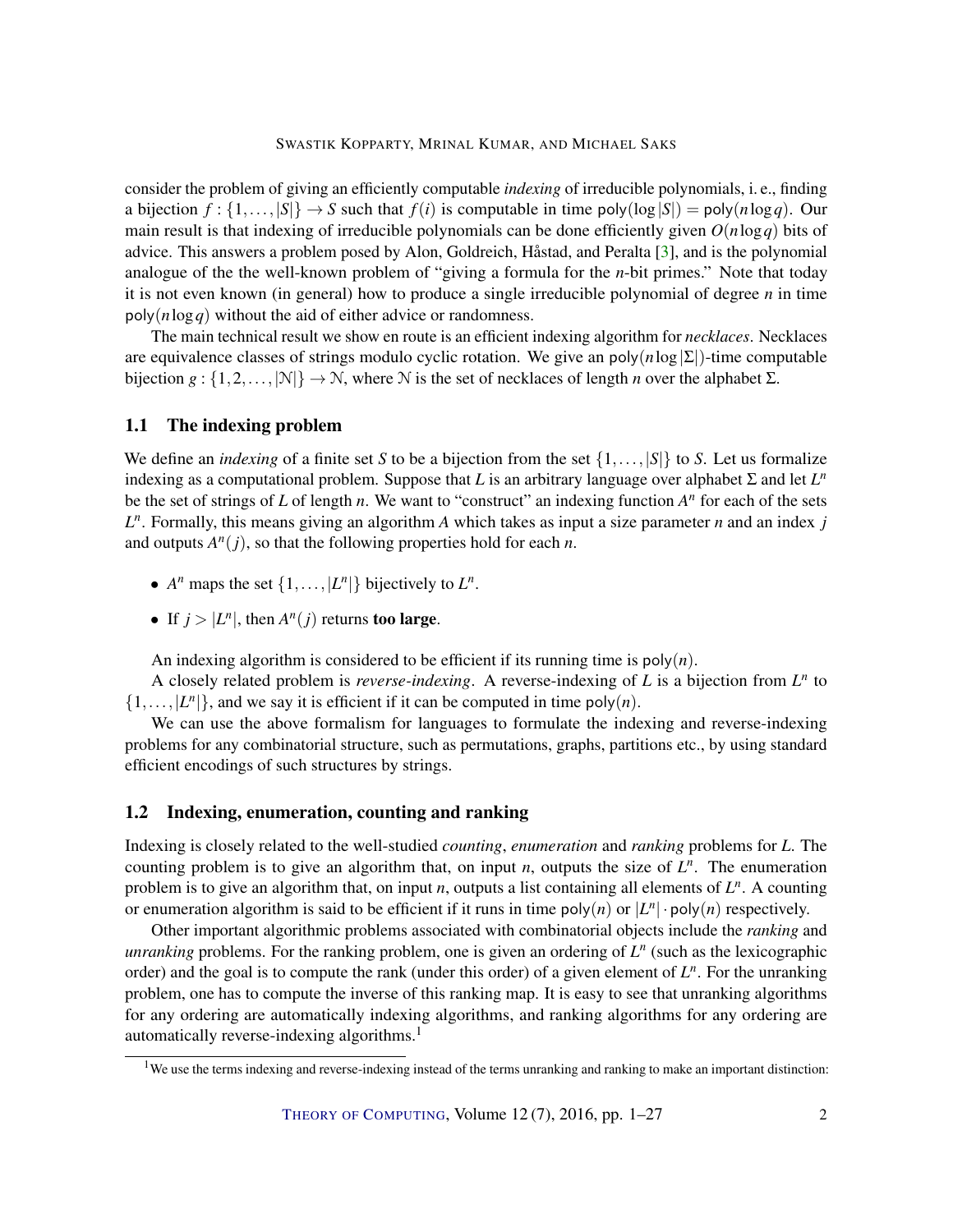<span id="page-2-0"></span>There is well developed complexity theory for counting problems, starting with the fundamental work of Valiant [\[33\]](#page-25-3). For combinatorial structures, counting problems are (of course) at the heart of combinatorics, and many basic identities in combinatorics (such as recurrence relations that express the number of structures of a particular size in terms of the number of such structures of smaller sizes) can also be viewed as giving efficient counting algorithms for these structures.

The enumeration and ranking problems for combinatorial structures has also received a large amount of attention. See the books [\[22,](#page-24-1) [17,](#page-24-2) [25,](#page-24-3) [5\]](#page-23-1) for an overview of some of the work on this topic.

Counting and enumeration can be easily reduced to indexing: Given an indexing algorithm *A* we can compute  $|L^n|$  by calling  $A^n(j)$  on increasing powers of 2 until we get the answer "**too large**" and then do binary search to determine the largest *j* for which  $A<sup>n</sup>(j)$  is not too large. Enumeration can be done by just running the indexing algorithm on the integers  $1, 2, \ldots$  until we get the answer "too large."

Conversely, in many cases, such as for subsets, permutations, set partitions, integer partitions, trees, spanning trees (and many more), the known counting algorithms can be modified to give efficient indexing (and hence enumeration) algorithms. This happens, for example, when the counting problem is solved by a recurrence relation that is proved via a bijective proof.

However, it seems that not all combinatorial counting arguments lead to efficient indexing algorithms. A prime example of this situation is when we have a finite group acting on a finite set, and the set we want to index is the set of orbits of the action. The associated counting problem can be solved using the Burnside counting lemma, and there seems to be no general way to use this to get an efficient indexing algorithm.

This leads us to one of the indexing problems studied here: Fix an alphabet  $\Sigma$  and consider two strings x and y in  $\Sigma^n$  to be equivalent if one is a rotation of the other, i. e., we can find strings  $x^1, x^2$  such that  $x = x^1 x^2$  and  $y = x^2 x^1$  (here *uv* denotes the concatenation of the strings *u* and *v*). The equivalence classes of strings are precisely the orbits under the natural action of the cyclic group  $\mathbb{Z}_n$  on  $\Sigma^n$ . These equivalence classes are often called *necklaces* because if we view the symbols of a string as arranged in a circle, then equivalent strings give rise to the same arrangement. We are interested in the problem of efficiently indexing necklaces. We apply the indexing algorithm for necklaces to the problem of indexing irreducible polynomials over a finite field.

## 1.3 Main results

Our main result is an efficient algorithm for indexing irreducible polynomials.

**Theorem 1.1.** Let q be a prime power, and let  $n \geq 1$  be an integer. Let  $I_{q,n}$  be the set of monic irreducible *polynomials of degree n over*  $\mathbb{F}_q$ *.* 

*There is an indexing algorithm for*  $I_{q,n}$ *, which takes*  $O(n \log q)$  *bits of advice and runs in*  $poly(n, \log q)$ *time.*

in indexing and reverse-indexing the actual bijection between  $\{1, \ldots, |S|\}$  and *S* is of no importance whatsoever, but in ranking and unranking the actual bijection is part of the problem. We feel this difference is worth highlighting, and hence we introduced the new terms indexing and reverse-indexing for this purpose. Note that some important prior work on ranking/unranking distinguishes between these notions [\[21\]](#page-24-4).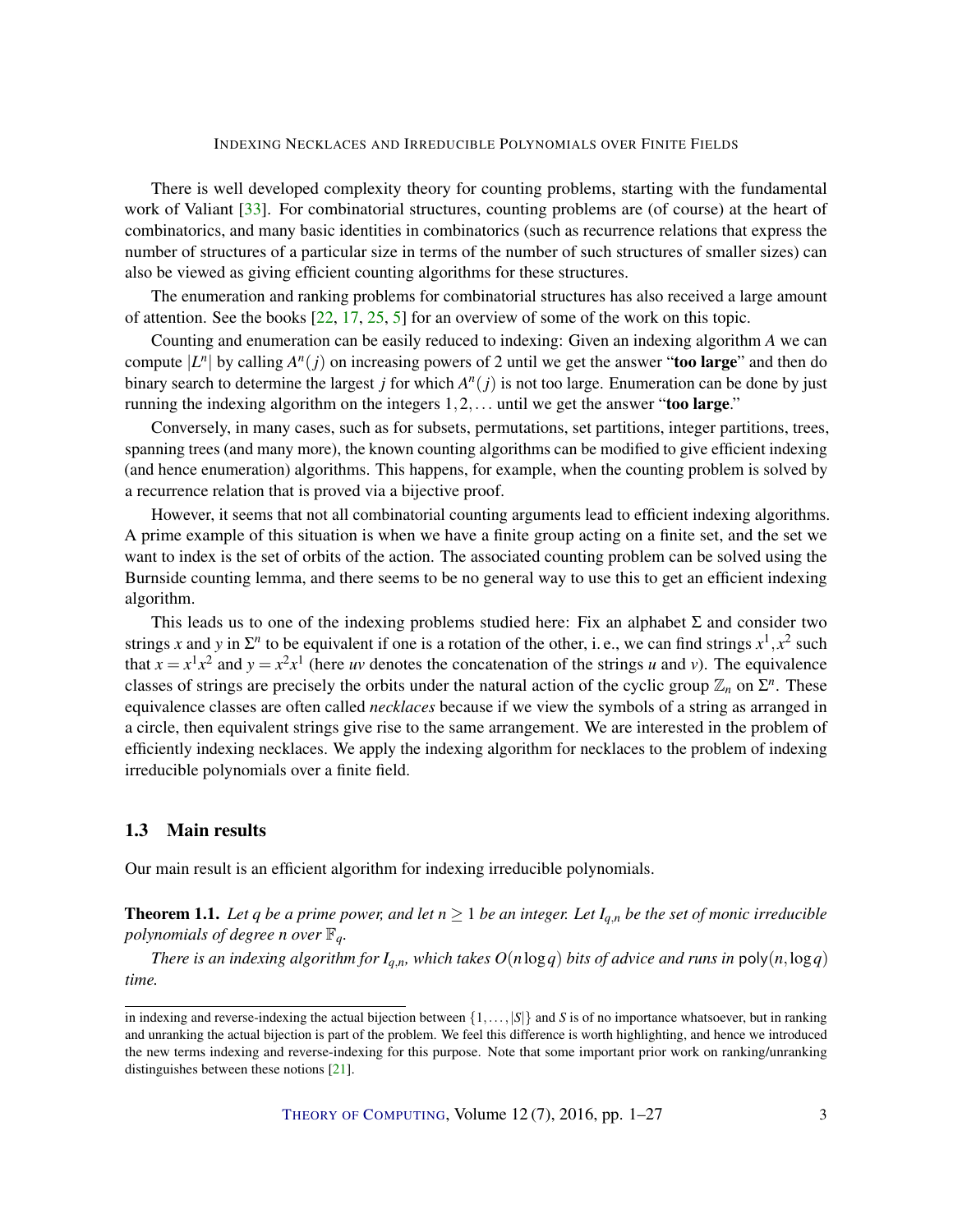<span id="page-3-2"></span>We remark that it is not known today<sup>2</sup> how to deterministically produce (without the aid of advice or randomness) even a single irreducible polynomial of degree *n* in time poly(*n*log*q*) for all choices of *n* and *q*. Our result shows that once we take a little bit of advice, we can produce not just one, but all irreducible polynomials. For constant *q*, where it is known how to deterministically construct a single irreducible polynomial in  $poly(n)$  time without advice  $[29]$ , our indexing algorithm can be made to run with just  $O(\log n)$  bits of advice.

Using a known correspondence [\[12\]](#page-23-2) between necklaces and irreducible polynomials over finite fields, indexing irreducible polynomials reduces to the problem of indexing necklaces. Our main technical result (of independent interest) is an efficient algorithm for this latter problem.

<span id="page-3-0"></span>**Theorem 1.2.** *There is an algorithm for indexing necklaces of length n over the alphabet*  $\{1,\ldots,q\}$ *, which runs in time* poly(*n*log*q*)*.*

Our methods also give an efficient reverse-indexing algorithm for necklaces (but unfortunately this does not lead to an efficient reverse-indexing algorithm for irreducible polynomials; this has to do with the open problem of efficiently computing the discrete logarithm).

<span id="page-3-1"></span>Theorem 1.3. *There is an algorithm for reverse-indexing necklaces of length n over the alphabet*  $\{1,\ldots,q\}$ *, which runs in time* poly $(n \log q)$ *.* 

The indexing algorithm for irreducible polynomials can be used to make a classical ε-biased set construction from [\[3\]](#page-23-0) based on linear-feedback shift register sequences constructible with logarithmic advice (to put it at par with the other constructions in that paper). It can also be used to make the explicit subspace designs of [\[13\]](#page-23-3) very explicit (with small advice).

Agrawal and Biswas [\[2\]](#page-23-4) gave a construction of a family of nearly-coprime polynomials, and used this to give randomness-efficient black-box polynomial identity tests. The ability to efficiently index irreducible polynomials enables one to do this even more randomness-efficiently (using a small amount of advice).

Similarly, the string fingerprinting algorithm by Rabin [\[24\]](#page-24-5), which is based on choosing a random irreducible polynomial can be made more randomness-efficient by choosing the random irreducible polynomial via first choosing a random index and then indexing the corresponding irreducible polynomial using our indexing algorithm. This application also requires a small amount of advice.

As another application of the indexing algorithm for necklaces, we give a  $poly(n)$  time algorithm for computing any given entry of the  $k \times 2^n$  generator matrix or the  $(2^n - k) \times 2^n$  parity check matrix of BCH codes for all values of the designed distance (this is the standard notion of strong explicitness for

- with randomness (folklore),
- under the Generalized Riemann Hypothesis (Adleman-Lenstra [\[1\]](#page-23-5)),
- when  $\mathbb{F}_q$  has small characteristic (Shoup [\[28\]](#page-25-5)),
- given a construction of  $\mathbb{F}_{q^n}$  (Lenstra [\[18\]](#page-24-6)),
- if we only require an irreducible polynomial of degree approximately *n* (Adleman-Lenstra [\[1\]](#page-23-5)).

<sup>&</sup>lt;sup>2</sup>The problem of efficiently constructing an irreducible polynomial over  $\mathbb{F}_q$  of degree *n* has been extensively studied. It is known how to solve this problem under the following relaxations: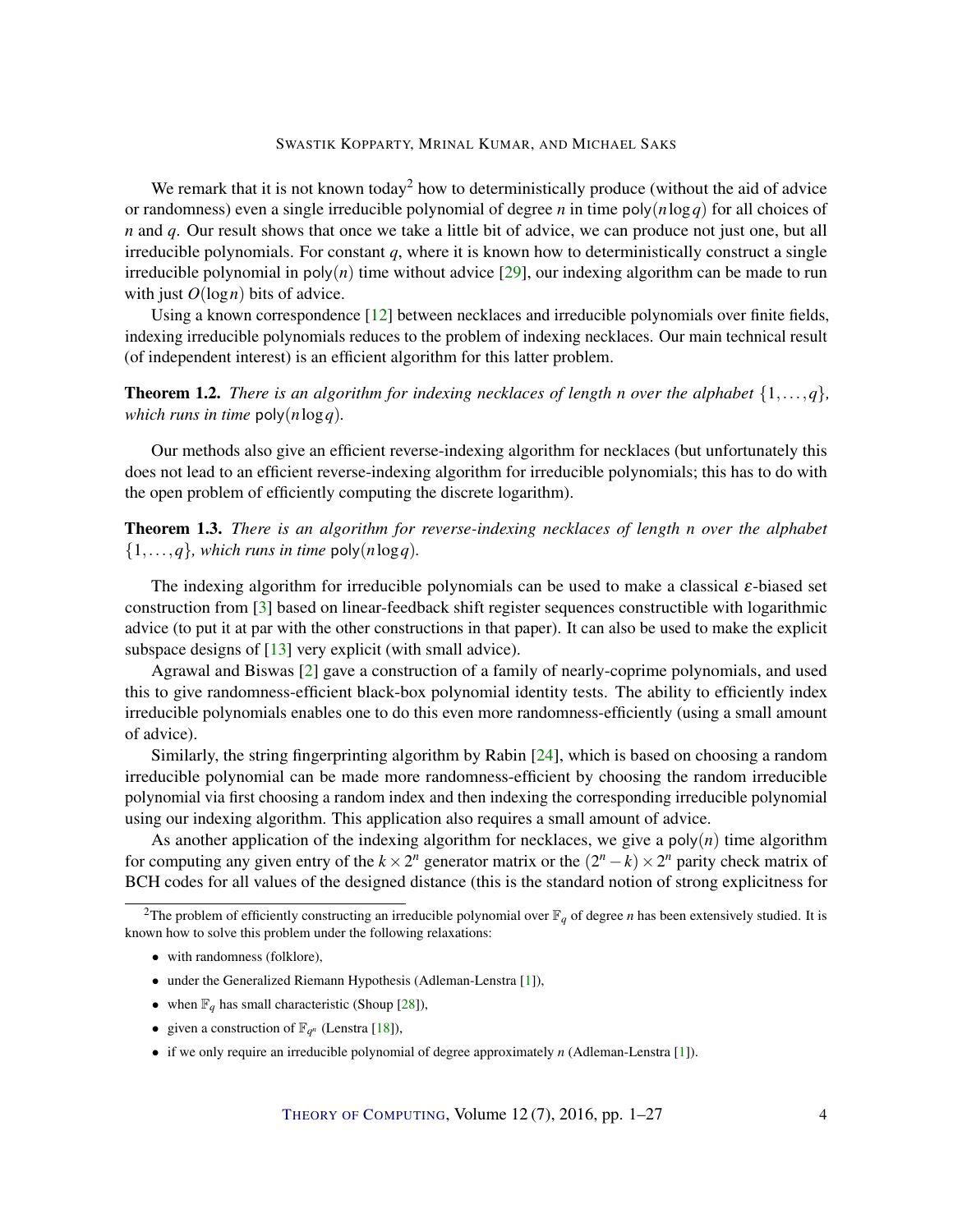<span id="page-4-0"></span>error-correcting codes). Earlier, it was only known how to compute this entry explicitly for very small values of the designed distance (which is usually the setting where BCH codes are used).

## 1.4 Related Work

There is an extensive literature on enumeration algorithms for combinatorial objects (see the books [\[25,](#page-24-3) [14,](#page-24-7) [17,](#page-24-2) [22,](#page-24-1) [5\]](#page-23-1)). Some of these references discuss necklaces in depth, and some also discuss the ranking/unranking problems for various combinatorial objects.

The lexicographically smallest element of a rotation class is called a *Lyndon word*, and much is known about them. Algorithmically, the problem of enumerating/indexing necklaces is essentially equivalent to the problem of enumerating/indexing Lyndon words. Following a long line of work [\[10,](#page-23-6) [11,](#page-23-7) [26,](#page-24-8) [8,](#page-23-8) [6,](#page-23-9) [27,](#page-25-6) [7\]](#page-23-10), we now know  $O(1)$ -amortized time enumeration algorithms for Lyndon words/necklaces.

In [\[20\]](#page-24-9) and [\[25\]](#page-24-3), it was noted that the problem of efficient ranking/unranking of the lexicographic order on Lyndon words is an open problem. Our indexing algorithms in fact give a solution to this problem too: we get an efficient ranking/unranking algorithm for the lexicographic order on Lyndon words.

Recent work of Andoni, Goldberger, McGregor and Porat [\[4\]](#page-23-11) studied a problem that may be viewed as an approximate version of reverse indexing of necklaces. They gave a randomized algorithm for producing short fingerprints of strings, such that the fingerprints of rotations of a string are determined by the fingerprint of the string itself. This fingerprinting itself was useful for detecting proximity of strings under misalignment.

Recent independent work. A preliminary version of this paper appeared as [\[16\]](#page-24-0). At about the same time, similar results were published by Kociumaka, Radoszewski and Rytter [\[15\]](#page-24-10). The work in these two papers was done independently. The papers both have polynomial-time algorithms for indexing necklaces; the authors in [\[15\]](#page-24-10) exercised more care in designing the algorithm to obtain a better polynomial running time. Their approach to alphabets of size greater than 2 is cleaner than ours. On the other hand, we put the results in a broader context and have some additional applications (indexing irreducible polynomials and explicit constructions).

#### 1.5 Organization of the paper

The rest of the paper is organized as follows. We give the algorithm to index necklaces in [Section](#page-5-0) [2.](#page-5-0) In [Section](#page-13-0) [3,](#page-13-0) we use our indexing algorithm for necklaces to give an indexing algorithm for irreducible polynomials over finite fields. In [Section](#page-15-0) [4,](#page-15-0) we give an application to the explicit construction of generator and parity check matrices of BCH codes. We conclude with some open problems in [Section](#page-18-0) [5.](#page-18-0) In [Appendix](#page-19-0) [A,](#page-19-0) we give an alternate algorithm for indexing binary necklaces of prime length. In [Appendix](#page-21-0) [B,](#page-21-0) we make some preliminary observations about the complexity theory of indexing in general.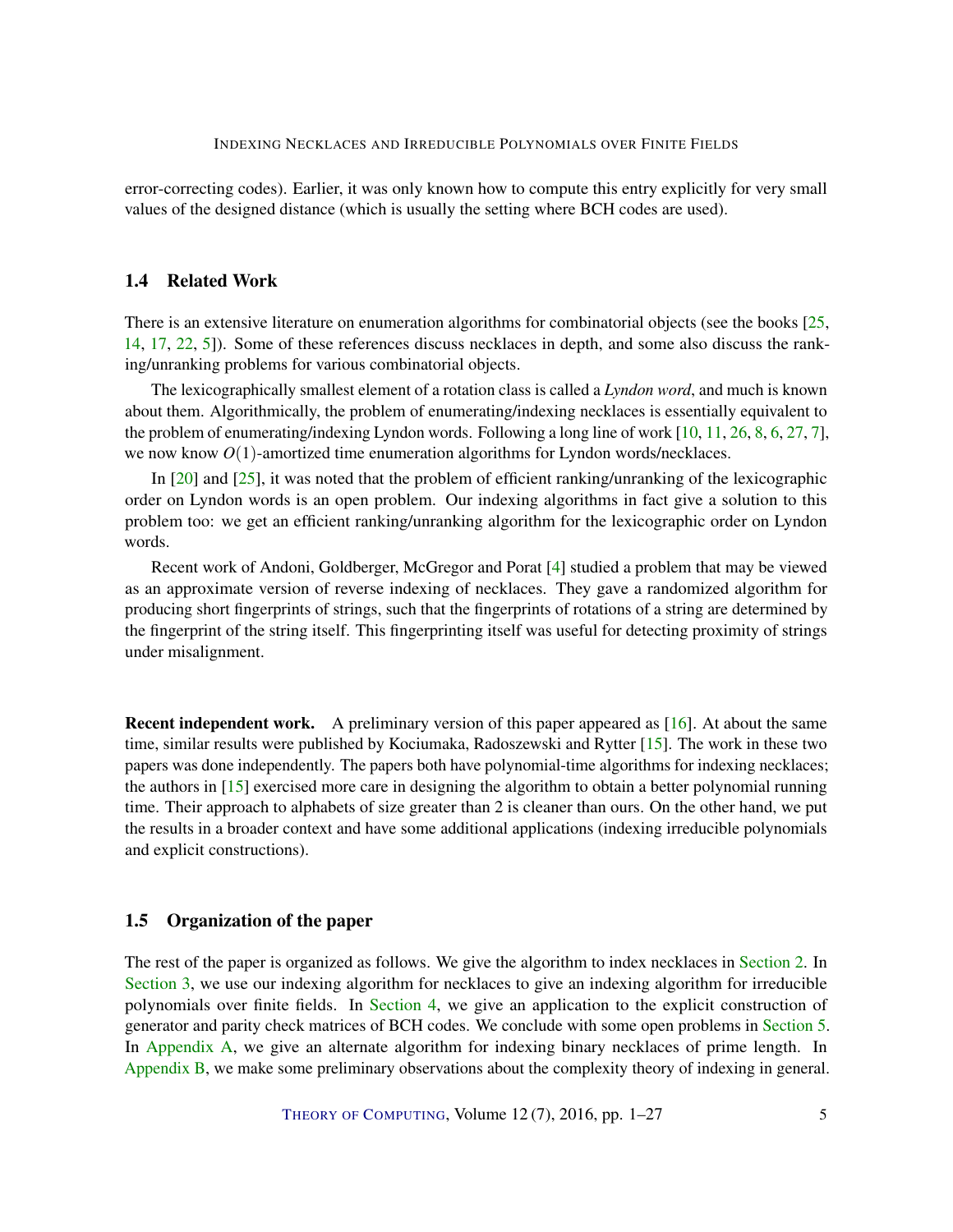# <span id="page-5-0"></span>2 Indexing necklaces

#### <span id="page-5-1"></span>2.1 Strategy for the algorithm

We first consider a very basic indexing algorithm which will inspire our algorithms. Given a directed acyclic graph *D* on vertex set *V* and distinguished subsets *S* and *T* of nodes, there is a straightforward indexing algorithm for the set of paths that start in *S* and end in *T*: Fix an arbitrary ordering on the nodes, and consider the induced lexicographic ordering on paths (i. e., path  $P_1P_2$ )... is less than path  $Q_1Q_2$ )... if  $P_i < Q_i$  where *i* is the least integer such that  $P_i \neq Q_i$ . Our indexing function will map the index *j* to the *j*th path from *S* to *T* in lexicographic order. There is a simple dynamic program which computes for each node *v*, the number  $N(v)$  of paths from *v* to a vertex in *T*. Let  $v_1, \ldots, v_r$  be the nodes of *S* listed in order. Given the input index *j*, we find the first source  $v_i$  such that the number of paths to *T* starting at nodes  $v_1, \ldots, v_i$  is at least *j*; if there is no such source then the index *j* is larger than the number of paths being indexed. Otherwise,  $v_i$  is the first node of the desired path, and we can proceed inductively by replacing the set *S* by the set of children of  $v_i$  and updating *j* appropriately.

This approach can be adapted to the following situation. Suppose the set *S* we want to index is a set of strings of fixed length *n* over alphabet Σ. A *read-once branching program* of length *n* over alphabet Σ is an acyclic directed graph with vertex layers numbered from 0 to *n*, where (1) layer 0 has a single start node, (2) there is a designated subset of accepting nodes at level *n*, and (3) every non-sink node has one outgoing arc corresponding to each alphabet symbol, and these arcs connect the node to nodes at the next level. For nodes *v* and *w* and alphabet symbol σ we write  $v \rightarrow σ$  *w* to mean that there is an arc from *v* to *w* labelled by  $\sigma$ . The size of a branching program *B*, denoted by  $|B|$  is the number of vertices in it.

Such a branching program takes words from  $\Sigma<sup>n</sup>$  and, starting from the start node, follows the path corresponding to the word to either the accept or reject node. Given a read-once branching program for *S*, there is a 1-1 correspondence between strings in *S* and paths from the start node to an accepting node. We can use the indexing algorithm for paths given above to index *S*.

This suggests the following approach to indexing necklaces. For each equivalence class of strings (necklace) identify a canonical representative string of the class (such as the lexicographically smallest representative). Then build a branching program *B* which, given string *y*, determines whether *y* is a canonical representative of its class. By the preceding paragraph, this would be enough to index all of the canonical representatives, which is equivalent to indexing equivalence classes.

In fact, we are able to implement this approach provided that  $q = 2$  and *n* is prime (see [Appendix](#page-19-0) [A\)](#page-19-0). However, we have not been able to make it work in general. For this we need another approach, which still uses branching programs, but in a more involved way.

First some notation. For a given string *y*, we write the string obtained from *y* after cyclically rotating it rightwards by *i* positions as Rot*<sup>i</sup>* (*y*). We define Orbit(*y*) to be the set containing *y* and all its distinct rotations. Orbit(*y*) will also be referred to as the *equivalence class* of *y*. A string *y* is said to be periodic with period *p* if it can be written as  $y_1^m$  for some  $y_1 \in \Sigma^p$  and  $m = n/p$ . A string is said to have fundamental period *p* if it is periodic with period *p* and not periodic with any period smaller than *p*. We will denote the fundamental period of a string *y* by  $FP(y)$ . Note that for any string *y*,  $|Orbit(y)| = FP(y)$ .

If *E* is an orbit and *x* is a string, we say that  $E \leq x$  if *E* contains at least one string *y* that is lexicographically less than *x*. (Notice that under our definition, if *x* and *y* are strings then we might have both that the orbit of *x* is less than *y* and the orbit of *y* is less than *x*.)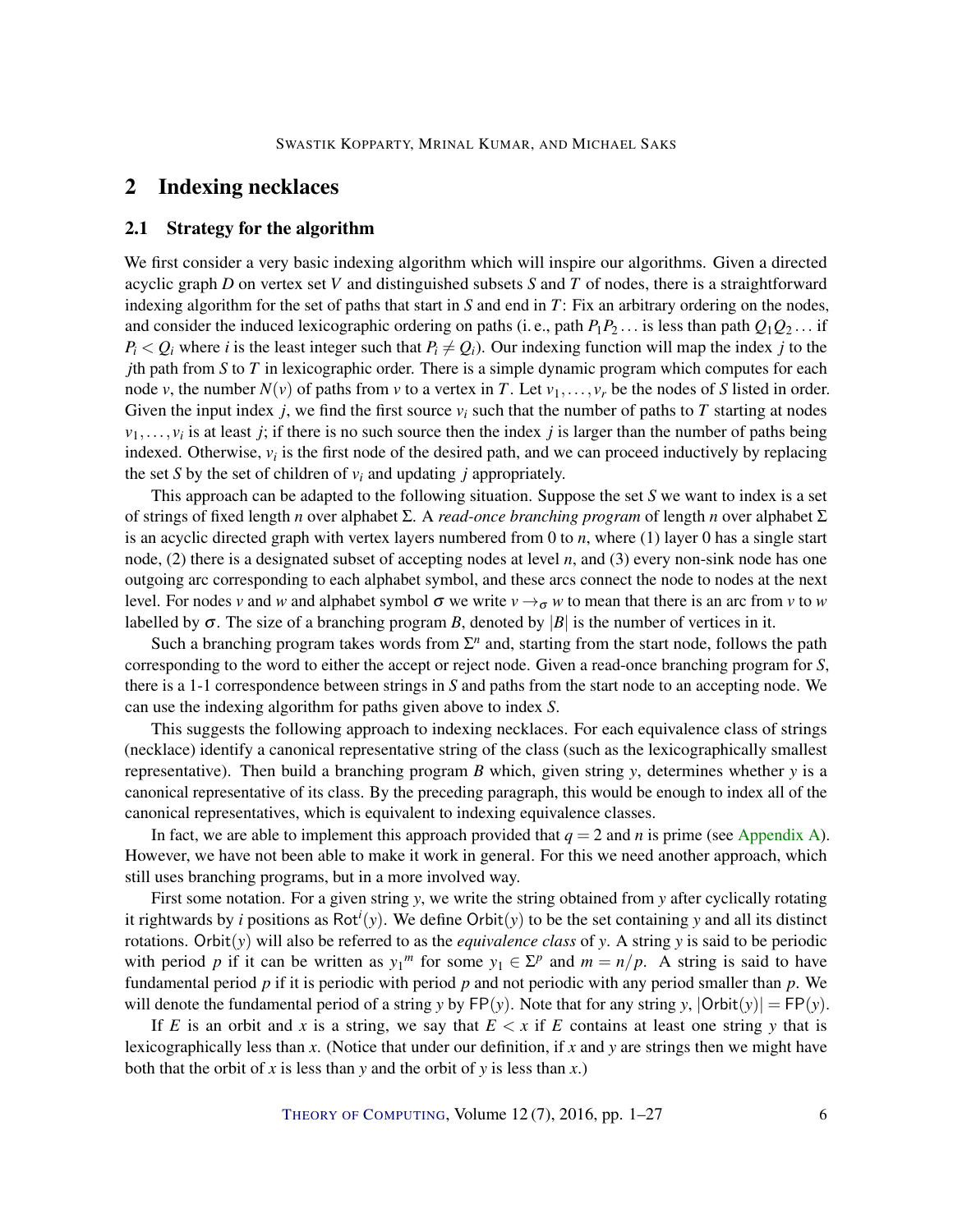Let *t* be the total number of orbits. Let  $C_x$  be the set of orbits that are less than *x*. Our main goal will be to design an efficient algorithm which, given string x, returns  $|\mathcal{C}_x|$ . We now show that if we can do this, then we can solve both the indexing and reverse indexing problems.

For the indexing problem, we want a 1-1 function  $\psi$  that maps  $j \in \{1, \ldots, t\}$  to a string so that all of the image strings are in different orbits. The map  $\psi$  will be easily computable given a subroutine for  $|\mathcal{C}_x|$ .

Define the *minimal representative* of an orbit to be the lexicographically least string in the orbit. Let  $y^1$  <  $\cdots$  <  $y^t$  denote the minimal representatives in lex order. Our map  $\psi$  will map *j* to  $y^j$ . This clearly maps each index to a representative of a different orbit.

It suffices to show how to compute  $\psi(j)$ . Note that  $|\mathcal{C}_x|$  is equal to the number of  $y^i$  that precede *x*, and is thus a nondecreasing function of *x*. Therefore,  $\psi(j) = y^j$  is equal to the lexicographically largest string with  $|\mathcal{C}_x| < j$ . Furthermore, since  $|\mathcal{C}_x|$  is a nondecreasing function of *x*, we can find  $\psi(j)$  by doing binary search on the set of strings according to the value of  $|\mathcal{C}_r|$ .

Similarly, we can solve the reverse indexing problem: given a string *x* we can find the index of the orbit to which it belongs by first finding the lexicographically minimal representative *y <sup>i</sup>* of its orbit and then computing  $|C_{y_i}|+1$ .

<span id="page-6-2"></span>Lemma 2.1. To efficiently index and reverse index necklaces of length *n* over an alphabet Σ, it suffices to have an efficient algorithm that takes as input a string  $x \in \Sigma^n$  and outputs  $|\mathcal{C}_x|$ .

The next section gives our algorithm to determine  $|\mathcal{C}_x|$  for any input string *x*.

#### 2.2 Computing  $|\mathcal{C}_x|$

Let us define:

$$
G_{x,p} = \bigcup_{E \in \mathcal{C}_x : |E|=p} E \quad \text{and} \quad G_{x,\leq p} = \bigcup_{E \in \mathcal{C}_x : |E| \text{ divides } p} E.
$$

In [Section](#page-7-0) [2.2.2](#page-7-0) we reduce the problem of computing of  $|\mathcal{C}_x|$  to the problem of computing  $|G_{x, \leq p}|$  for various *p*. The main component of the indexing algorithm is a subroutine that computes  $|G_{x, \leq p}|$  given a string *x* and an integer *p*. This subroutine works by building a branching program with  $n^{O(1)}$  nodes, which when given a string *y* accepts if and only if (1) the orbit of *y* has size dividing *p* and (2) Orbit(*y*)  $\lt x$ . The quantity we want to compute,  $|G_{x, \leq p}|$ , is therefore simply the number of inputs *y* accepted by this branching program (which, as noted above can be computed in polynomial time via a simple dynamic program).

#### 2.2.1 Preliminaries

We state some basic facts about periodic strings without proof.

<span id="page-6-0"></span>**Fact 2.2.** Let y be a string of length *n* and let p be positive integer dividing *n*. Then,  $|Orbit(y)| = p$  if *and only if y has fundamental period p. In particular, y can be written as y*<sup>1</sup> *n*/*p for an aperiodic string*  $y_1 \in \Sigma^p$ .

<span id="page-6-1"></span>Fact 2.3. *The fundamental period of a string is a divisor of any period of the string.*

In particular, the fundamental period of a string is unique.

Throughout this paper, for a natural number *m*, we denote by  $[m]$ , the set  $\{0, 1, 2, \ldots m-1\}$ .

THEORY OF C[OMPUTING](http://dx.doi.org/10.4086/toc), Volume 12(7), 2016, pp. 1–27 7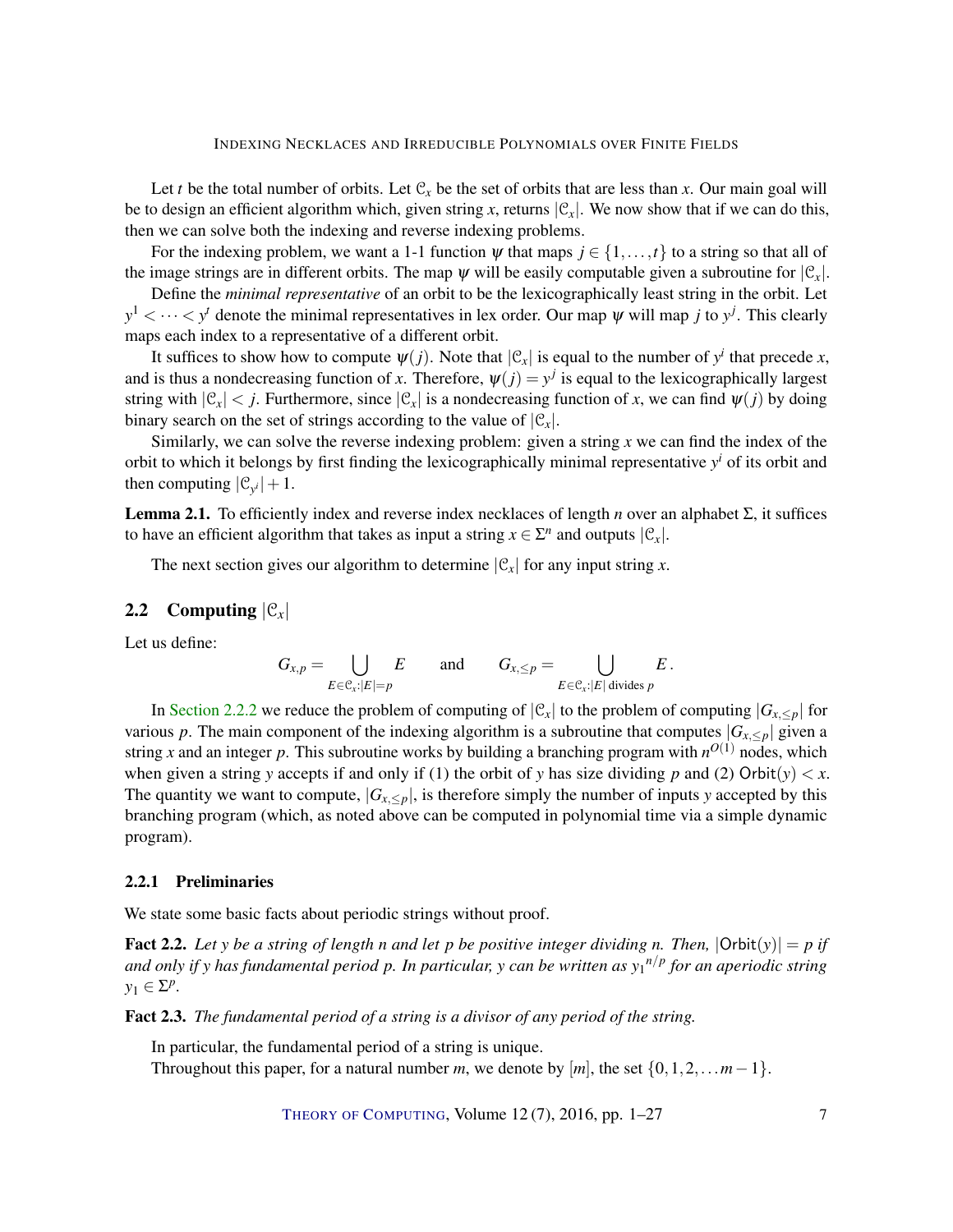## <span id="page-7-5"></span><span id="page-7-0"></span>2.2.2 Reduction to computing  $|G_{x,\leq p}|$

We begin with some simple transformations that reduce the computation of  $|\mathcal{C}_x|$  to the computation of  $|G_{x, \leq p}|$  (for various *p*).

<span id="page-7-1"></span>**Lemma 2.4.** For all  $x \in \Sigma^n$ ,

$$
|\mathfrak{C}_x| = \sum_{y \in G_{x,\leq n}} \frac{1}{|\mathsf{Orbit}(y)|} = \sum_{y \in G_{x,\leq n}} \frac{1}{\mathsf{FP}(y)}.
$$

*Proof.* For  $y \in G_{x, \le n}$ , Rot<sup>*i*</sup>( $y$ )  $\in G_{x, \le n}$  for every positive integer *i*. Note that there are exactly  $|\text{Orbit}(y)|$ distinct strings of the form  $Rot<sup>i</sup>(y)$ . Thus for any orbit  $E \in \mathcal{C}_x$ , we have

$$
\sum_{y\in E}\frac{1}{|\mathsf{Orbit}(y)|}=1\,.
$$

Therefore:

$$
\sum_{y \in G_{x,\leq n}} \frac{1}{|\mathsf{Orbit}(y)|} = \sum_{E \in \mathcal{C}_x} \sum_{y \in E} \frac{1}{|\mathsf{Orbit}(y)|} = \sum_{E \in \mathcal{C}_x} 1 = |\mathcal{C}_x|.
$$

The sum on the right hand side can be split on the basis of the period of *y*. From [Lemma](#page-7-1) [2.4,](#page-7-1) [Fact](#page-6-0) [2.2](#page-6-0) and [Fact](#page-6-1) [2.3,](#page-6-1) we have the following lemma.

# <span id="page-7-3"></span>**Lemma 2.5.** For all  $x \in \Sigma^n$ ,

$$
|\mathcal{C}_x|=\sum_{i|n}\frac{|G_{x,i}|}{i}.
$$

So, to count  $|\mathcal{C}_x|$  efficiently, it suffices to compute  $|G_{x,i}|$  efficiently for each *i* | *n*. Now, from the definitions, we have the following lemma.

# <span id="page-7-4"></span>**Lemma 2.6.** For all  $x \in \Sigma^n$ ,

$$
|G_{x,\leq p}|=\sum_{i|p}|G_{x,i}|.
$$

From the Möbius Inversion Formula (see Chapter 3 in [\[31\]](#page-25-7) for more details), we have the following equality.

#### <span id="page-7-2"></span>Lemma 2.7.

$$
|G_{x,p}|=\sum_{i|p}\mu\left(\frac{p}{i}\right)|G_{x,\leq i}|.
$$

[Lemma](#page-7-2) [2.7](#page-7-2) implies that it suffices to compute  $|G_{x, \leq p}|$  efficiently for every divisor p of n. In the next few sections, we will focus on this sub-problem and design an efficient algorithm for this problem. We will first describe the algorithm when the alphabet is binary, and then generalize to larger alphabets.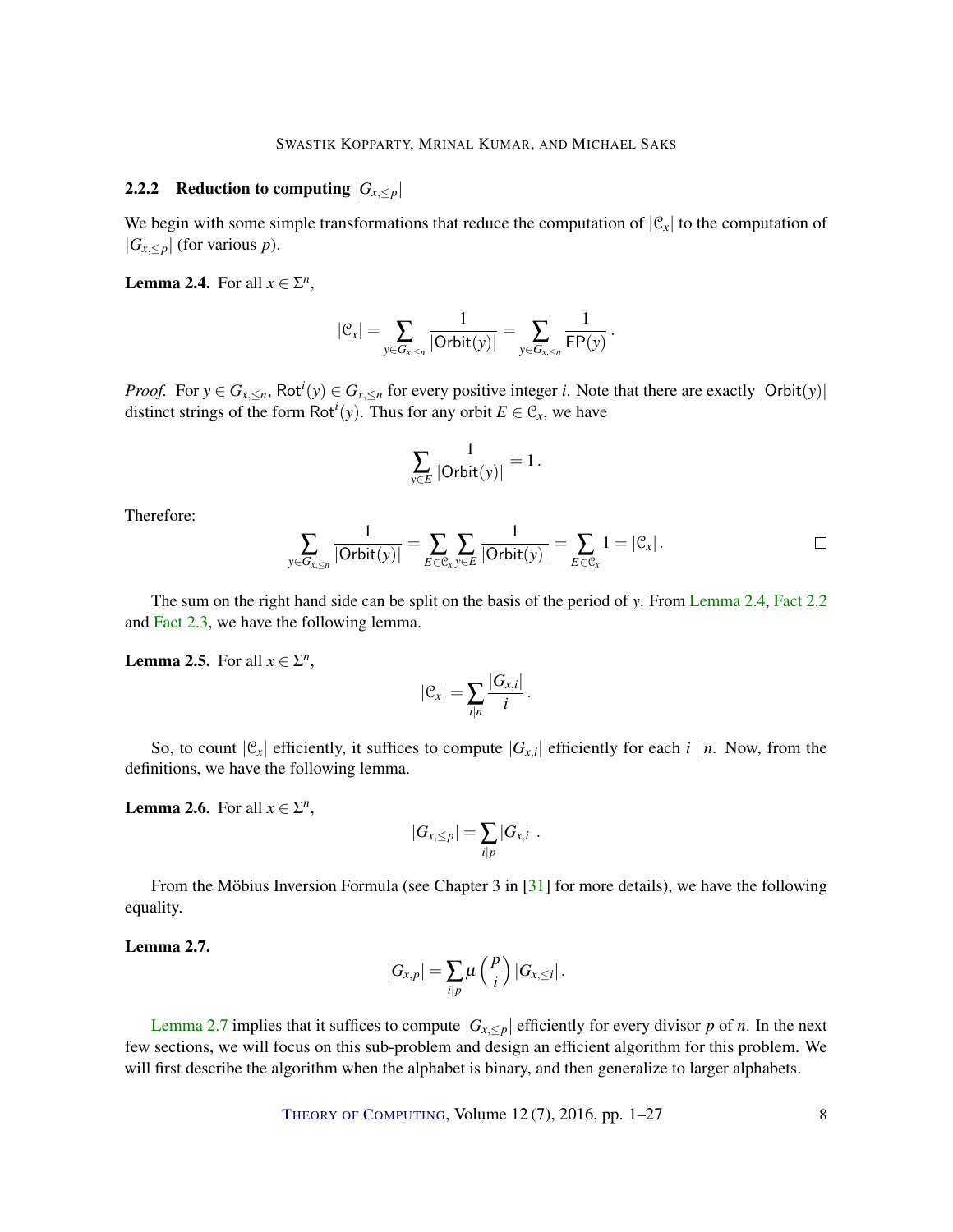#### <span id="page-8-2"></span>2.2.3 Computing  $|G_{x,\le n}|$  efficiently for the binary alphabet

In this section, we will design an efficient algorithm that given a string  $x \in \{0,1\}^n$  computes  $|G_{x,\le n}|$ . On input *x* the algorithm will construct a branching program with the property that  $|G_{x, \le n}|$  is the number of accepting paths in the branching program. This number of accepting paths can be computed by a simple dynamic program as described at the beginning of [Section](#page-5-1) [2.1.](#page-5-1)

<span id="page-8-0"></span>**Lemma 2.8.** Given as input a branching program *B* of length *n* over alphabet Σ, we can compute the size of the set of accepted strings in time  $poly(|B|, \log n)$ .

*Proof.* The number accepted strings is the number of paths from the start node to the accept node, and all such paths have length exactly *n*. If the start node is labelled *i* and the accept node is labelled *j*, then the number of accepted strings is the  $i, j$  entry in the  $n^{\text{th}}$  power of the adjacency matrix of the graph, and can thus be computed in time polynomial in the size of the graph and log*n* (by repeated squaring).  $\Box$ 

We now describe how to construct, for each fixed string  $x = x_1x_2...x_n \in \{0,1\}^n$ , a branching program *B<sub>x</sub>* of size polynomial in *n* such that the strings accepted by *B<sub>x</sub>* are exactly those in  $G_{x, \leq n}$ . [Lemma](#page-8-0) [2.8](#page-8-0) then implies that we can compute  $|G_{x,\le n}|$  in time polynomial in *n*.

For strings *x*, *y*, when is  $y \leq_{\text{lex}} x$ ? This happens and only if there exists an  $i \in \{0, 1, 2, ..., n-1\}$  such that  $y_j = x_j$  for every  $j \le i$  and  $x_{i+1} > y_{i+1}$ . In the case of binary strings of length *n*, we must have  $x_{i+1} = 1$  and  $y_{i+1} = 0$ .

**Definition 2.9.** The set of witnesses for *x*, denoted  $L_x$ , is defined by:

$$
L_x = \{s0 \mid s \in \{0,1\}^* \text{ such that } s1 \text{ is a prefix of } x\}.
$$

We can summarize the discussion from the paragraph above as follows:

<span id="page-8-1"></span>**Observation 2.10.** For  $x, y \in \{0, 1\}^n$ , we have  $y \leq_{\text{lex}} x$  if and only if some prefix of *y* lies in  $L_x$ .

We will now generalize this observation to strings under rotation. For strings  $x, y$ , when is Orbit $(y)$  < *x*? Recall that  $Orbit(y) < x$  if for some  $y' \in Orbit(y)$ , we have  $y' <_{lex} x$ . From [Observation](#page-8-1) [2.10,](#page-8-1) we know that this happens if and only if some  $y' \in \text{Orbit}(y)$  has some prefix *w* in  $L_x$ . Rotating back to *y*, two situations can arise. Either *y* contains *w* as a contiguous substring, or *w* appears as a "split substring" wrapped around the end of *y*. In the latter case, *y* has a prefix  $w_1$  and a suffix  $w_2$  such that  $w_2w_1 = w \in L_x$ .

Recall that  $G_{x, \le n}$  is the set of y with Orbit(y)  $\lt x$ . Thus,  $y \in G_{x, \le n}$  if and only if it has a contiguous substring as a witness, or it has a witness that is wrapped around its end. Let us separate these two cases out.

**Definition 2.11.** For a string  $x \in \{0, 1\}^n$ ,

 $G_{x,\leq n}^c = \{y \in \{0,1\}^n \mid y \text{ contains a string in } L_x \text{ as a contiguous substring}\},$  $G_{x,\leq n}^w = \{y \in \{0,1\}^n \mid y \text{ has a prefix } w_1 \text{ and suffix } w_2 \text{ such that } w_2w_1 \in L_x\}.$ 

From the discussion in the paragraph above, we have the following observation:

THEORY OF C[OMPUTING](http://dx.doi.org/10.4086/toc), Volume  $12(7)$ ,  $2016$ , pp.  $1-27$  9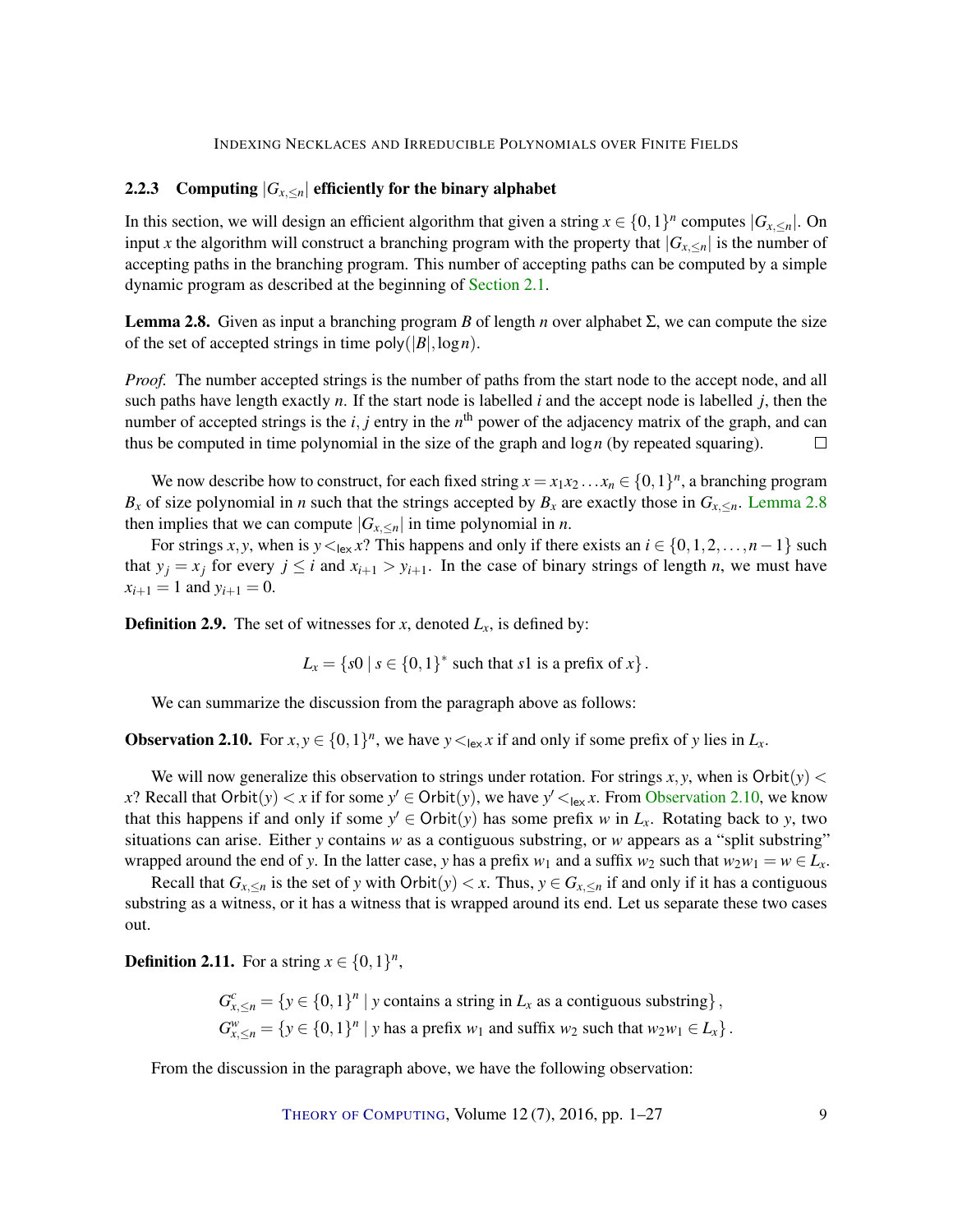#### Observation 2.12.

$$
G_{x,\leq n}=G_{x,\leq n}^c\cup G_{x,\leq n}^w.
$$

The branching program  $B_x$  will be obtained by combining two branching programs  $B_x^c$  and  $B_x^w$ , where the first accepts the strings in  $G_{x,\leq n}^c$  and the second accepts the strings in  $G_{x,\leq n}^w$ . Each layer *j* of the branching program  $B_x$  is the product of layer *j* of  $B_x^c$  and layer *j* of  $B_x^w$  and we have arcs  $(v, v') \to \sigma (w, w')$ when  $v \rightarrow_{\sigma} v'$  and  $w \rightarrow_{\sigma} w'$ . The accepting nodes at level  $n+1$  are nodes  $(v, v')$  where *v* is an accepting node of  $B_x^c$  or  $v'$  is an accepting node of  $B_x^w$ . The resulting branching program clearly accepts the set of strings accepted by  $B_x^c$  or  $B_x^w$ .

Note that the branching programs  $B_x$  produced by the algorithm are never actually "run," but are given as input to the algorithm of [Lemma](#page-8-0) [2.8](#page-8-0) in order to determine  $|G_{x, \le n}|$ .

For a set of strings *W*, we will use  $Prefix(W)$  to denote the set of all prefixes of all strings in *W* (including the empty string Λ). Similarly, Suffix(*W*) denotes the set of all suffixes of of all strings in *W* (including the empty string Λ). Similarly, we will use Substring(*W*) for set of all contiguous substrings of strings in *W*.

For a string *r*,  $Q(r)$  is the set of suffixes of *r* that belong to Prefix $(L_x)$ .

**Constructing branching program**  $B_x^c$ . We now present an algorithm which on input  $x \in \{0,1\}^n$ , runs in time polynomial in *n* and outputs a branching program  $B_x^c$  that recognizes  $L_x^c$ .

# Definition 2.13. Branching program  $B_x^c$ .

- 1. Nodes at level *j* are triples  $(j, s, b)$  where  $s \in \text{Prefix}(L_x)$  and  $b \in \{0, 1\}$ . (We want string *s* to be the longest suffix of  $z_1z_2 \ldots z_j$  that belongs to Prefix( $L_x$ ), and  $b = 1$  iff  $z_1z_2 \ldots z_j$  contains a substring that belongs to  $L_x$ .)
- 2. The start node is  $(0, \Lambda, 0)$  where  $\Lambda$  is the empty string.
- 3. The accepting nodes  $(n, s, b)$  are those with  $b = 1$ .
- 4. For  $j \le n$ , the arc out of nodes  $(j-1, s, b)$  labeled by alphabet symbol  $\alpha$  is  $(j, s', b')$  where  $s'$  is the longest string in  $Q(s\alpha)$  and  $b' = 1$  if *s'* contains a suffix in  $L_x$  and otherwise  $b' = b$ .

It is clear that the branching program can be constructed (as a directed graph) in time polynomial in *n*. It remains to show that it accepts those  $\zeta$  that have a substring that belongs to  $L<sub>x</sub>$ .

Fix a string  $z \in \{0,1\}^n$ . Let  $(j, s_j, b_j)$  be the *j*th vertex visited by the branching program on input *z*. Note that  $s_j$  is a suffix of  $z_1 \ldots z_j$ . Let  $h_j$  be the index such that  $s = z_{h_j} \ldots z_j$ ; if *s* is empty, we set  $h_j = j + 1$ . For *j* between 1 and *n* let *i<sub>j</sub>* be the least index such that  $z_{i_j} \dots z_j$  belongs to Prefix( $L_x$ ) (so *i*<sub>*j*</sub> = *j* + 1 if there is no such string). Note that *i*<sub>*j*</sub> ≥ *i*<sub>*j*−1</sub> since if *z*<sub>*i*</sub>...*z*<sub>*j*</sub> belongs to Prefix(*L<sub>x</sub>*) so does *zi* ...*zj*−1.

The branching program is designed to make the following true:

**Claim 2.14.** For j between 1 and n,  $h_i = i_j$  and  $b_i = 1$  if and only if a substring of  $z_1 \dots z_j$  belongs to  $L_x$ .

The claim for  $b_j = 1$  implies that the branching program accepts the desired set of strings.

THEORY OF C[OMPUTING](http://dx.doi.org/10.4086/toc), Volume  $12(7)$ ,  $2016$ , pp.  $1-27$  10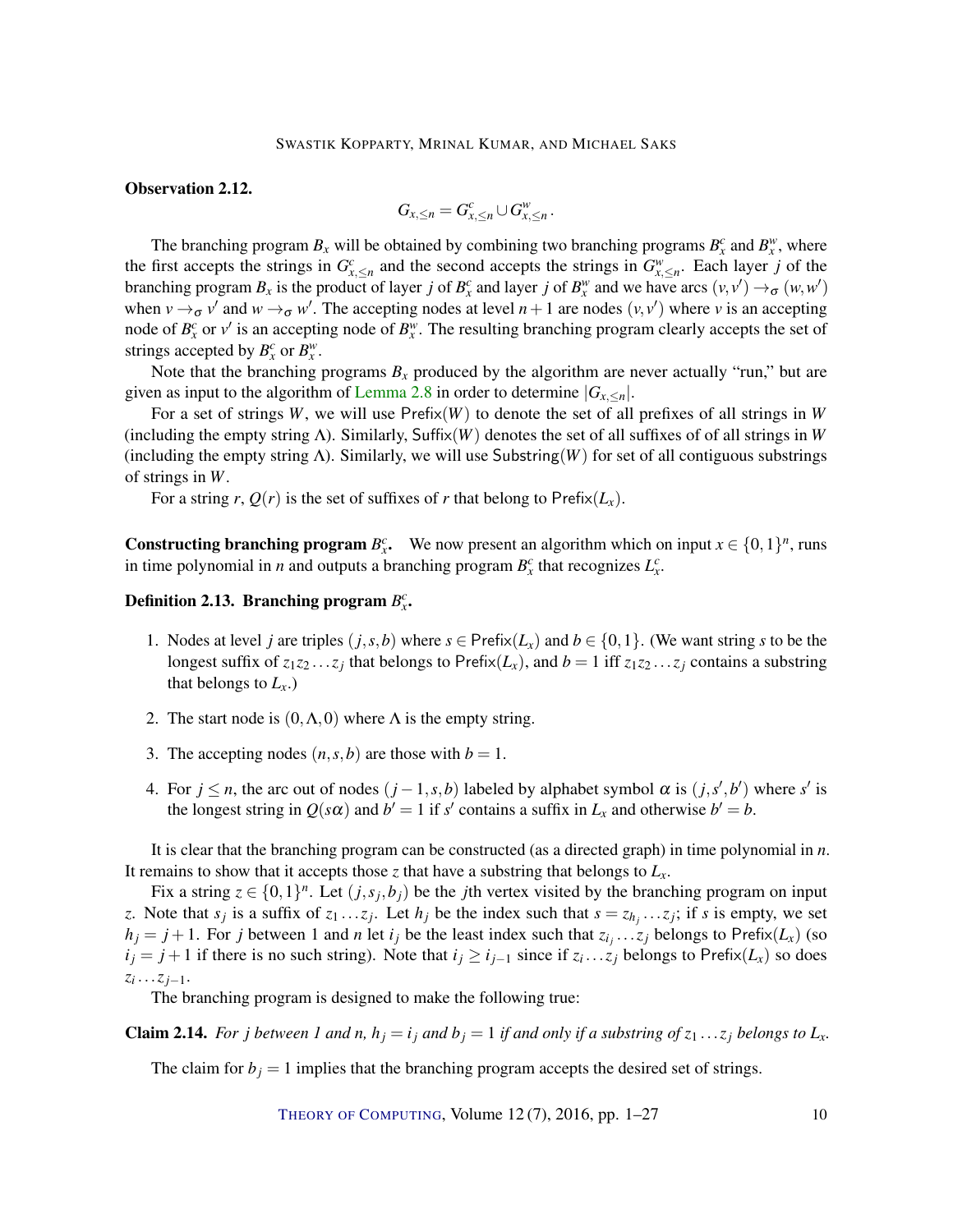*Proof.* The claim follows easily by induction, where the basis  $j = 0$  is trivial. Assume  $j > 0$ . First we show that  $h_j = i_j$ . By induction  $h_{j-1} = i_{j-1}$  and by definition of  $h_j$  and  $i_j$  we have  $i_j \leq h_j$ . To show  $h_j \le i_j$ , note that since  $i_j \ge i_{j-1} = h_{j-1}$ , the string  $z_{i_j} \dots z_j$  is in  $Q(s_{j-1}\alpha)$  and so is considered in the choice of  $s_j$  and thus  $h_j = i_j$ .

For the claim on  $b_j$ , if *z* has no substring in  $L_x$ , then  $b_j$  remains 0 by induction. If *z* has a substring in *L*<sub>x</sub>, let  $z_i \dots z_k$  be such a substring with *k* minimum. Then by the claim on  $t_k$ ,  $h_k \le i$ , and so  $z_i \dots z_k$  is a suffix of  $s_k$  and so  $b_k = 1$ , and for all  $j \geq k$ ,  $b_j$  continues to be 1.  $\Box$ 

**Constructing branching program**  $B_x^w$ **.** In this section, the goal is to design a branching program which accepts the strings in  $G_{x,\leq n}^w$ , since such a string may not be in  $G_{x,\leq n}^c$  and hence, may have been rejected by  $B_x^c$ . We now present an algorithm which on input  $x \in \{0,1\}^n$ , runs in time polynomial in *n* and outputs a branching program  $B_x^w$  that accepts the set of strings *z* that have a nonempty suffix *u* and nonemtpy prefix *v* such that *uv* belongs to *Lx*.

# Definition 2.15. Branching program  $B_x^w$ .

- 1. Nodes at level *j* are triples  $(j, s, p)$  where  $s \in \text{Prefix}(L_x)$  and  $p \in \text{Substring}(L_x)$ . (String *s* will be the longest suffix of  $z_1z_2...z_j$  that belongs to Prefix $(L_x)$  (as in  $B_x^c$ ) and p is the longest prefix of  $z_1z_2 \ldots z_j$  that belongs to Substring( $L_x$ ).)
- 2. The start node is  $(0, \Lambda, \Lambda)$  where  $\Lambda$  is the empty string.
- 3. The accepting states are those states  $(n, s, p)$  such that *p* has a nonempty prefix  $p'$  and *s* has a nonempty suffix *s'* such that  $s'p' \in L_x$ .
- 4. For  $j \leq n$ , the arc out of state  $(j-1, s, p)$  labeled by alphabet symbol  $\alpha$  is  $(j, s', p')$  where  $s'$  is the longest string in  $Q(s\alpha)$  and  $p' = p\alpha$  if  $|p| = j - 1$  and  $p\alpha \in$  Substring( $L_x$ ), and  $p' = p$  otherwise.

It is clear that the branching program can be constructed (as a directed graph) in time polynomial in *n*. It remains to show that it accepts  $L_x^w$ .

Fix a string  $z \in \{0,1\}^n$ . Let  $(j, s_j, p_j)$  be the *j*th node visited by the branching program on input *z*. Notice that  $s_j$  is calculated the same way in  $B_x^w$  as in  $B_x^c$  and so  $s_j$  is the longest suffix of  $z_1 \ldots z_j$  that belongs to Prefix $(L_x)$ .

An easy induction shows that  $p_j$  is the longest prefix of  $z_1 \ldots z_j$  belonging to Substring( $L_x$ ): Let  $k$  be the length of the longest prefix of *z* belonging to Substring( $L_x$ ). For  $j \leq k$  we have  $p_j = z_1 \dots z_j$  and for  $j > k$ ,  $p_j = z_1 ... z_k$ .

Finally, we need to show that the branching program accepts *z* if and only if *z* has a nonempty suffix *s'* and *z* has a nonempty prefix  $p'$  such that  $s'p' \in L_x$ . If the program accepts, then the acceptance condition and the fact that  $s_n$  is a suffix of *z* and  $p_n$  is a prefix of *z* implies that *z* has the required suffix and prefix. Conversely, if *z* has such a prefix  $p'$  and suffix  $s'$ , then they each belong to Prefix( $L_x$ ). Since  $p_n$  is the longest prefix of *z* belonging to Substring( $L_x$ ),  $p'$  is a prefix of  $p_n$  and since  $s_n$  is the longest suffix of *z* belonging to Prefix $(L_x)$ ,  $s'$  is a suffix of  $s_n$ . So the branching program will accept.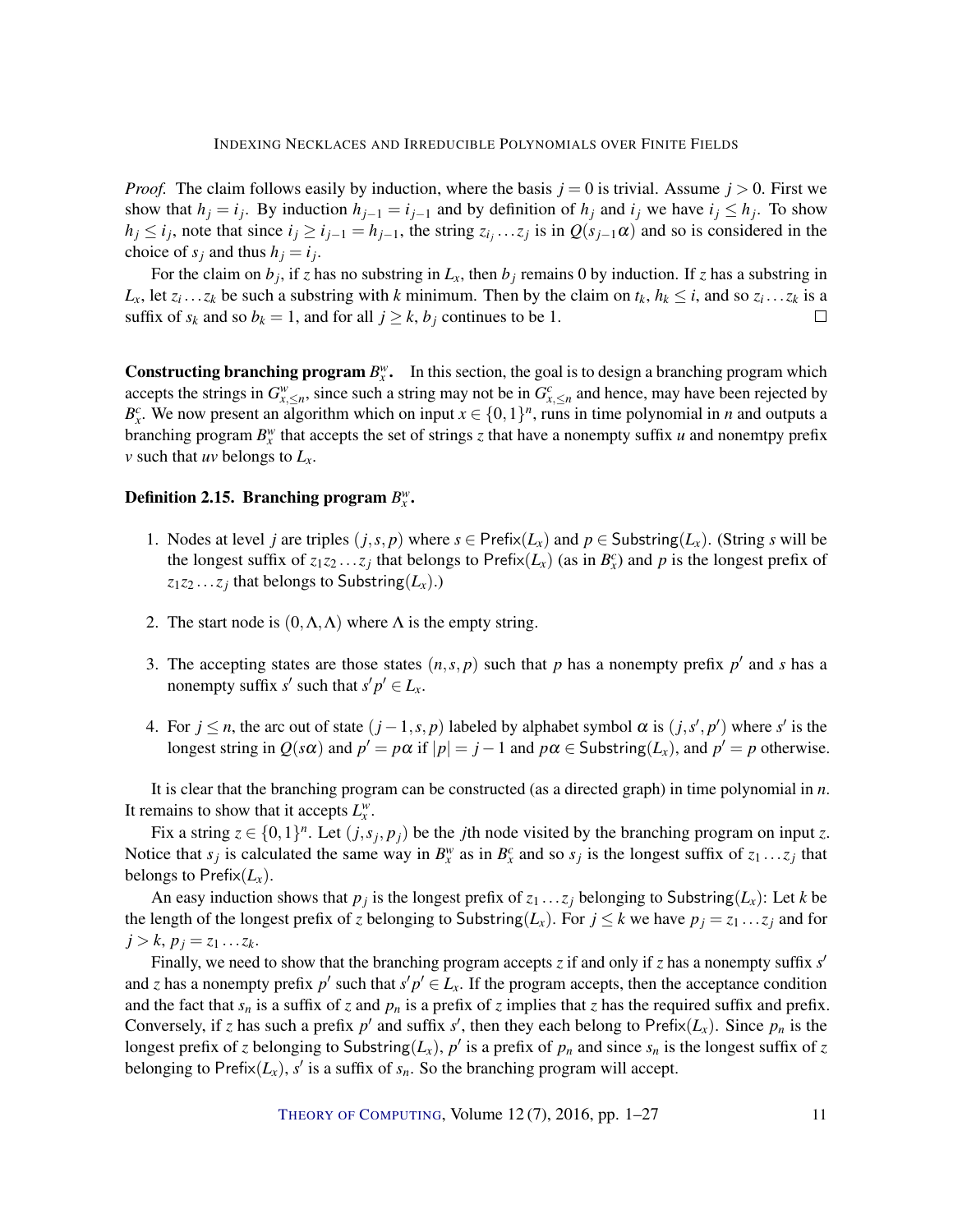Putting things together. From the constructions, it is clear that the size of the branching programs  $B_x^w$  and  $B_x^c$  are polynomial in the size of  $L_x$  and hence polynomial in  $n = |x|$ . Moreover, by a product construction, we can efficiently construct the deterministic finite branching program  $B<sub>x</sub>$  which accepts the strings accepted by  $B_x^w$  or  $B_x^c$ , which is  $G_{x, \le n}$ . This observation, along with [Lemma](#page-8-0) [2.8](#page-8-0) implies the following lemma.

<span id="page-11-0"></span>**Lemma 2.16.** There is an algorithm which takes as input a string x in  $\{0,1\}^n$  and outputs the size of  $G_{x, \leq n}$  in time polynomial in *n*.

## 2.2.4 Computing  $|G_{x, \leq p}|$  efficiently for the binary alphabet

In this section, we will show that for every  $p \mid n$ , we can compute the quantity  $|G_{x, \leq p}|$  efficiently. The algorithm will be a small variation of our algorithm for computing  $|G_{x, \le n}|$  from the previous section. Let *p* be a divisor of *n* with  $p < n$ . Every string  $y \in G_{x, \leq p}$  is of the form  $a^{n/p}$  for some  $a \in \{0, 1\}^p$ , and every string in Orbit(y) is of the form  $(Rot<sup>i</sup>(a))^{n/p}$ , for some  $i \leq p$ . Let us write the string *x* as  $x_1x_2...x_{n/p}$ where for each *i*,  $x_i$  is of length exactly *p*. We will now try to characterize the strings in  $G_{x, \leq p}$ . From the definitions,  $y = a^{n/p} \in G_{x, \leq p}$  if and only if there is a rotation  $0 \leq i < p$  such that  $(\text{Rot}^i(a))^{n/p}$  has a prefix in  $L_x$ . This, in turn, can happen if and only if there is an  $i < p$  such that one of the following is true.

- Rot<sup>*i*</sup>(*a*)  $\lt x_1$  in lexicographic order, or
- there is  $j, 0 < j < n/p$ , such that Rot<sup>*i*</sup>(*a*) =  $x_1 = x_2 = x_3 = \cdots = x_i$  and Rot<sup>*i*</sup>(*a*) <  $x_{i+1}$  in lexicographic order.

The strings  $y = a^{n/p}$  for which *a* has a rotation which is less than  $x_1$  in lexicographic order are exactly the strings of the form  $c^{n/p}$  with  $c \in G_{x_1, \leq p}$ . Via the algorithm of the previous subsection, there is a polynomial in *n* time algorithm which outputs a branching program recognizing  $G_{x_1, \leq p}$ . The only strings which satisfy the second condition are of the form  $c^{n/p}$ , where *c* is a rotation of  $x_1$  and  $x_1 < x_{i+1}$ in lexicographic order. There are at most  $|Orbit(x_1)|$  such strings, and we can count them directly given *x*.

This gives us our algorithm for computing  $|G_{x, \leq p}|$ :

Computing  $|G_{X,\leq p}|$ : Input:

- Integers  $n, p$  such that  $p \mid n$ .
- A string  $x \in \{0, 1\}^n$ .

#### Algorithm:

- 1. Write *x* as  $x = x_1x_2...x_{n/p}$  where  $|x_i| = p \quad \forall i \in [n/p].$
- 2. Construct a branching program  $A_{x_1}$  such that  $L(A_{x_i}) \cap \{0,1\}^p = G_{x_1, \leq p}$ .
- 3. Let *M* be the number of strings of length *p* accepted by  $A_{x_1}$ .
- 4. If there is an  $0 < i < n/p$  such that  $x_1 = x_2 = x_3 = \cdots = x_i$ ,  $x_1 < x_{i+1}$  in lexicographic order, and  $x_1 \notin L(A_{x_1})$ , then output  $M + |\text{Orbit}(x_1)|$ , else output *M*.

THEORY OF C[OMPUTING](http://dx.doi.org/10.4086/toc), Volume 12 (7), 2016, pp. 1–27 12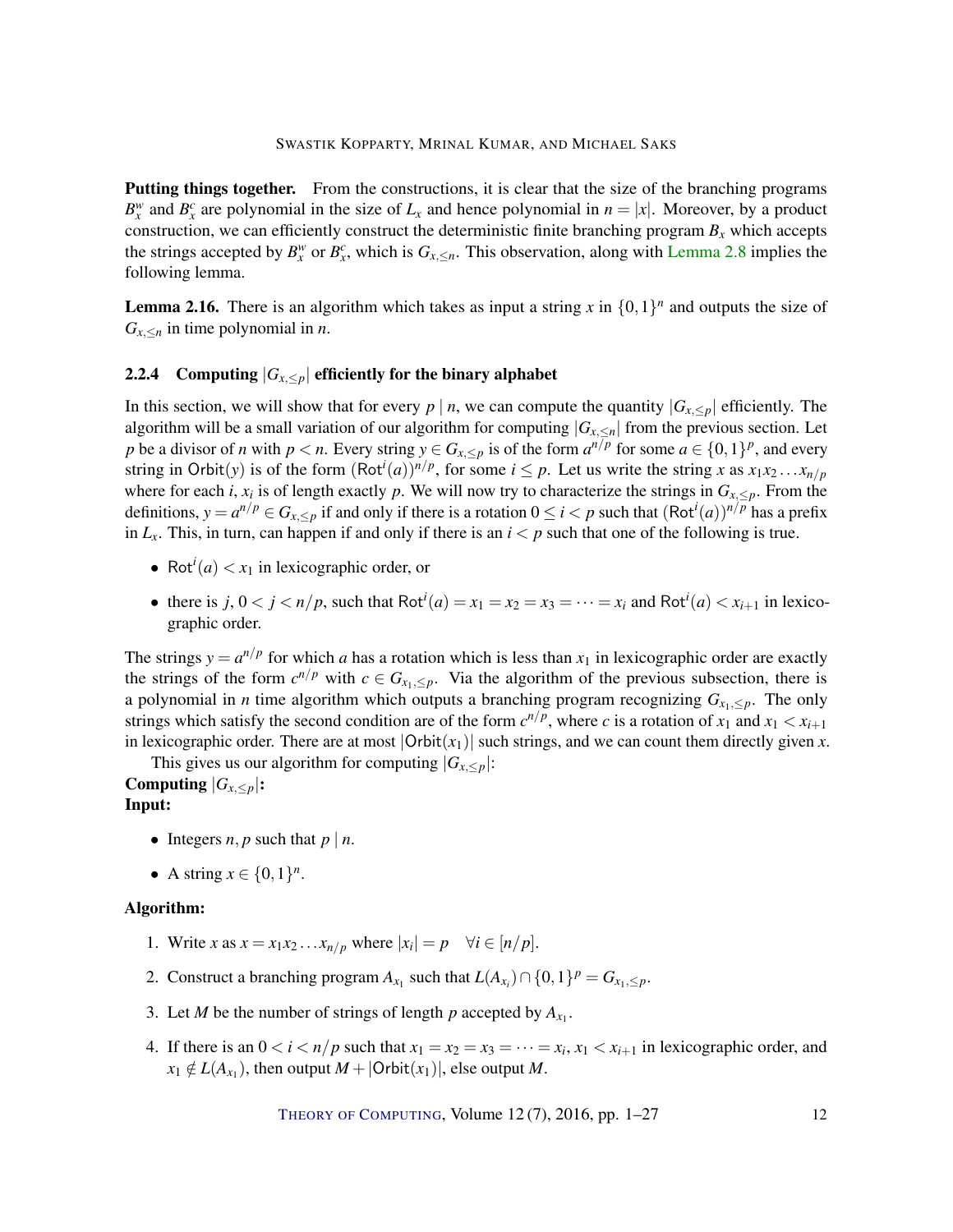From the construction in [Section](#page-8-2) [2.2.3](#page-8-2) and [Lemma](#page-11-0) [2.16,](#page-11-0) it follows that we can construct  $A_{x_1}$  and count *M* in time polynomial in *n*. We thus have the following lemma.

<span id="page-12-0"></span>**Lemma 2.17.** For any divisor p of *n* and string  $x \in \{0,1\}^n$ , we can compute the size of the set  $G_{x, \leq p}$  in time  $poly(n)$ .

We now have all the ingredients for the proof of the following theorem, which is a special case of [Theorem](#page-3-0) [1.2](#page-3-0) when the alphabet under consideration is  $\{0,1\}$ .

Theorem 2.18. *There is an algorithm for indexing necklaces of length n over the alphabet* {0,1}*, which runs in time*  $poly(n)$ *.* 

*Proof.* The proof simply follows by plugging together the conclusions of [Lemma](#page-7-4) [2.5,](#page-7-3) Lemma [2.6,](#page-7-4) [Lemma](#page-7-2) [2.7,](#page-7-2) [Lemma](#page-8-0) [2.8](#page-8-0) and [Lemma](#page-12-0) [2.17.](#page-12-0)  $\Box$ 

It is not difficult to see that the indexing algorithm can be used to obtain a reverse indexing algorithm as well and hence, we also obtain a special case of [Theorem](#page-3-1) [1.3](#page-3-1) for the binary alphabet.

#### 2.2.5 Indexing necklaces over large alphabets

In this subsection we show how to handle the case of general alphabets  $\Sigma$  (with  $|\Sigma| = q$ ). A direct generalization of the algorithm for the case of the binary alphabet, where the set  $L<sub>x</sub>$  is appropriately defined, will run in time polynomial in *n* and *q*. Our goal here is to improve the running time to polynomial in *n* and log*q*.

The basic idea is to represent the elements in  $\Sigma$  by binary strings of length  $t \stackrel{\text{def}}{=} \lceil \log q \rceil$ . Let Bin :  $\Sigma \to$  $\{0,1\}^t$  be an injective map whose image is the set  $\Gamma$  of *q* lexicographically smallest strings in  $\{0,1\}^t$ . Extend this to a map Bin :  $\Sigma^n \to \{0,1\}^{tn}$  in the natural way.

We now use the map Bin to convert our indexing/counting problems over the large alphabet  $\Sigma$  to a related problem over the small alphabet  $\{0,1\}$ . For  $x \in \Sigma^n$ , we have  $\textsf{Bin}(\textsf{Rot}^i(x)) = \textsf{Rot}^{ti}(\textsf{Bin}(x))$ . For an orbit  $E \subseteq \Sigma^n$  and  $x \in \{0,1\}^{\text{tn}}$ , we say  $E < x$  if some element  $z \in E$  satisfies  $\text{Bin}(z) <_{\text{lex}} x$ .

Let  $\mathcal{C}_x$  be the set of orbits  $E \subseteq \Sigma^n$  which are less than *x*. For each  $x \in \{0,1\}^{\text{tn}}$  and  $p \mid n$ , define:

$$
G_{x,p} = \bigcup_{E < x, |E|=p} E \qquad \text{and} \qquad G_{x,\leq p} = \bigcup_{E < x, |E| \text{ divides } p} E.
$$

The following identity allows us to count  $G_{x, \leq n}$ :

$$
|G_{x,\leq n}| = |\{y \in \{0,1\}^{tn} \mid y \in \Gamma^n, \exists i < n \text{ s.t. Rot}^{it}(y) <_{\text{lex}} x\}|.
$$

It is easy to efficiently produce a branching program  $A_0$  such that  $L(A_0) \cap \{0,1\}^{\text{tn}} = \Gamma^n$ . As we will describe below, the methods of the previous section can be easily adapted to efficiently produce a branching program  $A_x$  such that

$$
L(A_x) \cap \{0,1\}^{tn} = \{y \in \{0,1\}^{tn} \mid \exists i < n \text{ s.t. Rot}^{it}(y) <_{\text{lex}} x\}.
$$

The following lemma will be crucial in the design of this branching program.

THEORY OF C[OMPUTING](http://dx.doi.org/10.4086/toc), Volume 12(7), 2016, pp. 1–27 13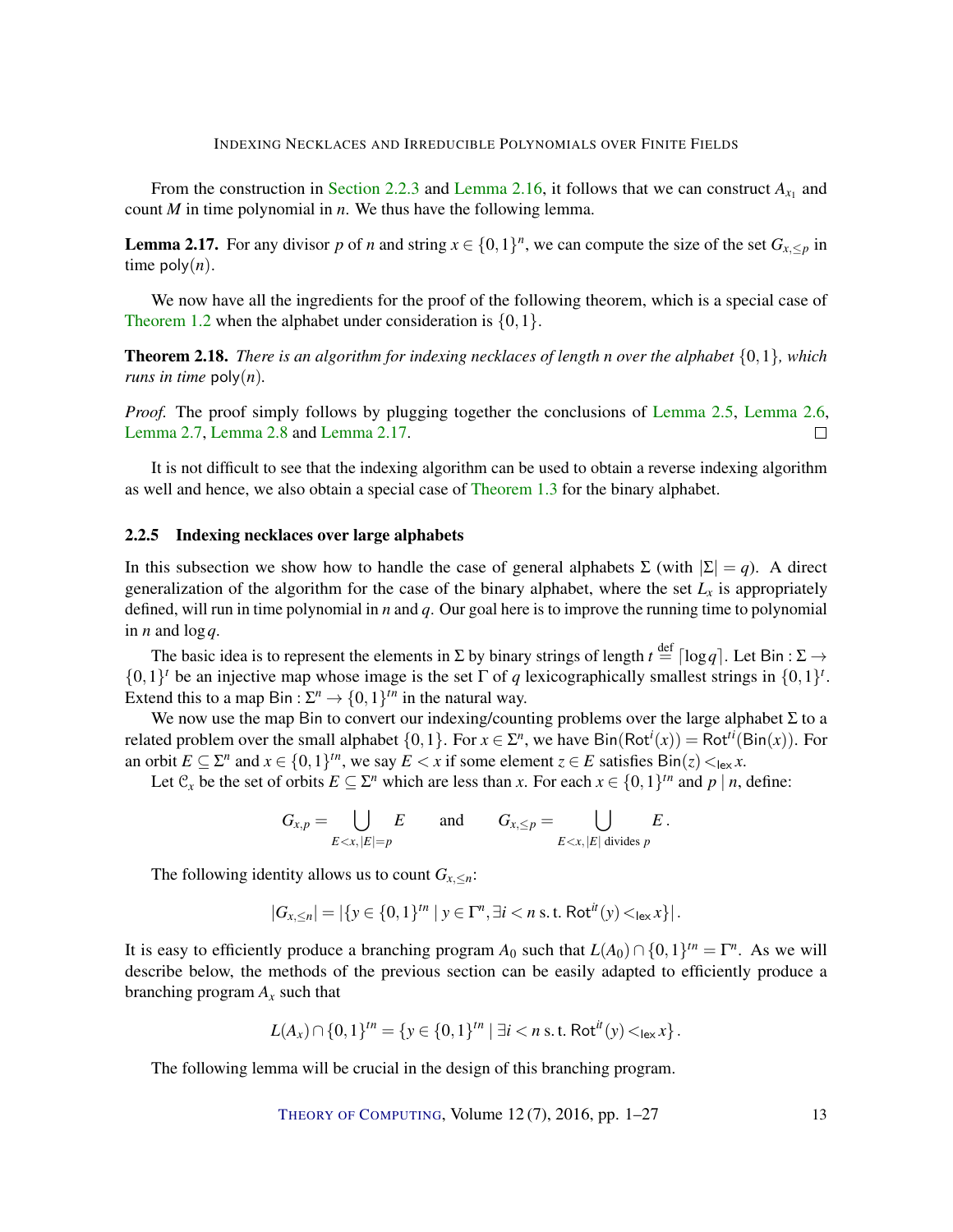**Lemma 2.19.** Let  $y \in \{0,1\}^{\text{tn}}$ . There exists  $i < n$  such that Rot<sup>it</sup> $(y) <_{\text{lex}} x$  if and only if at least one of the following events occurs:

- 1. there exists  $w \in L_x$  such that *w* appears as a contiguous substring of *y* starting at a coordinate *j* with  $j \equiv 0 \mod t$  (where the coordinates of *x* are  $0, 1, \ldots, t n - 1$ ),
- 2. there exist strings  $w_1, w_2$  such that  $w_1w_2 \in L_x$ ,  $w_2$  is a prefix of *y*,  $w_1$  is a suffix of *y*, and  $|w_1| \equiv 0$ mod *t*.

Given this lemma, the construction of  $A<sub>x</sub>$  follows easily via the techniques of the previous subsections. The main addition is that one needs to remember the value of the current coordinate mod *t*, which can be done by blowing up the number of states of the branching program by a factor *t*.

Intersecting the accepted sets of  $A_x$  and  $A_0$  gives us our desired branching program which allows us to count  $|G_{x, \le n}|$ . This easily adapts to also count  $|G_{x, \le n}|$  for each  $p \nmid n$ .

We conclude using the ideas of [Section](#page-7-0) [2.2.2.](#page-7-0) We can now compute  $|G_{X,p}|$  for each *x* and each  $p \mid n$ . From [Lemma](#page-7-2) [2.5,](#page-7-3) Lemma [2.6](#page-7-4) and Lemma [2.7,](#page-7-2) it follows that for every *x*, we can compute  $|\mathcal{C}_x|$  efficiently. We thus get our main indexing theorem for necklaces from [Lemma](#page-6-2) [2.1.](#page-6-2)

<span id="page-13-1"></span>Theorem 2.20. *There are* poly(*n*,log|Σ|)*-time indexing and reverse-indexing algorithms for necklaces of length n over* Σ*.*

*Furthermore, there are* poly(*n*,log|Σ|)*-time indexing and reverse-indexing algorithms for necklaces of length n over* Σ *with fundamental period exactly n.*

# <span id="page-13-0"></span>3 Indexing irreducible polynomials

In the previous section, we saw an algorithm for indexing necklaces of length *n* over an alphabet Σ of size *q*, which runs in time polynomial in *n* and log*q*. In this section, we will see how to use this algorithm to efficiently index irreducible polynomials over a finite field. More precisely, we will use an indexing algorithm for necklaces with fundamental period exactly equal to *n* (which is also given by the methods of the previous sections).

Let *q* be a prime power, and let  $\mathbb{F}_q$  denote the finite field of *q* elements. For an integer  $n > 0$ , let  $I_{q,n}$ denote the set of monic, irreducible polynomials of degree *n* in  $\mathbb{F}_q[T]$ .

Theorem 3.1. *For every q*,*n as above, there is an algorithm that runs in* poly(*n*,log*q*) *time, takes O*(*n*log*q*) *bits of advice, and indexes Iq*,*n.*

*Proof.* To prove this theorem, we start by first describing the connection between the tasks of indexing necklaces and indexing irreducible polynomials. Let  $P(T) \in I_{q,n}$ . Note that  $P(T)$  has all its roots in the field  $\mathbb{F}_{q^n}$ . Let  $\alpha \in \mathbb{F}_{q^n}$  be one of the roots of  $P(T)$ . Then we have that  $\alpha, \alpha^q, \ldots, \alpha^{q^{n-1}}$  are all distinct, and:

$$
P(T) = \prod_{i=0}^{n-1} (T - \alpha^{q^i}).
$$

THEORY OF C[OMPUTING](http://dx.doi.org/10.4086/toc), Volume 12(7), 2016, pp. 1–27 14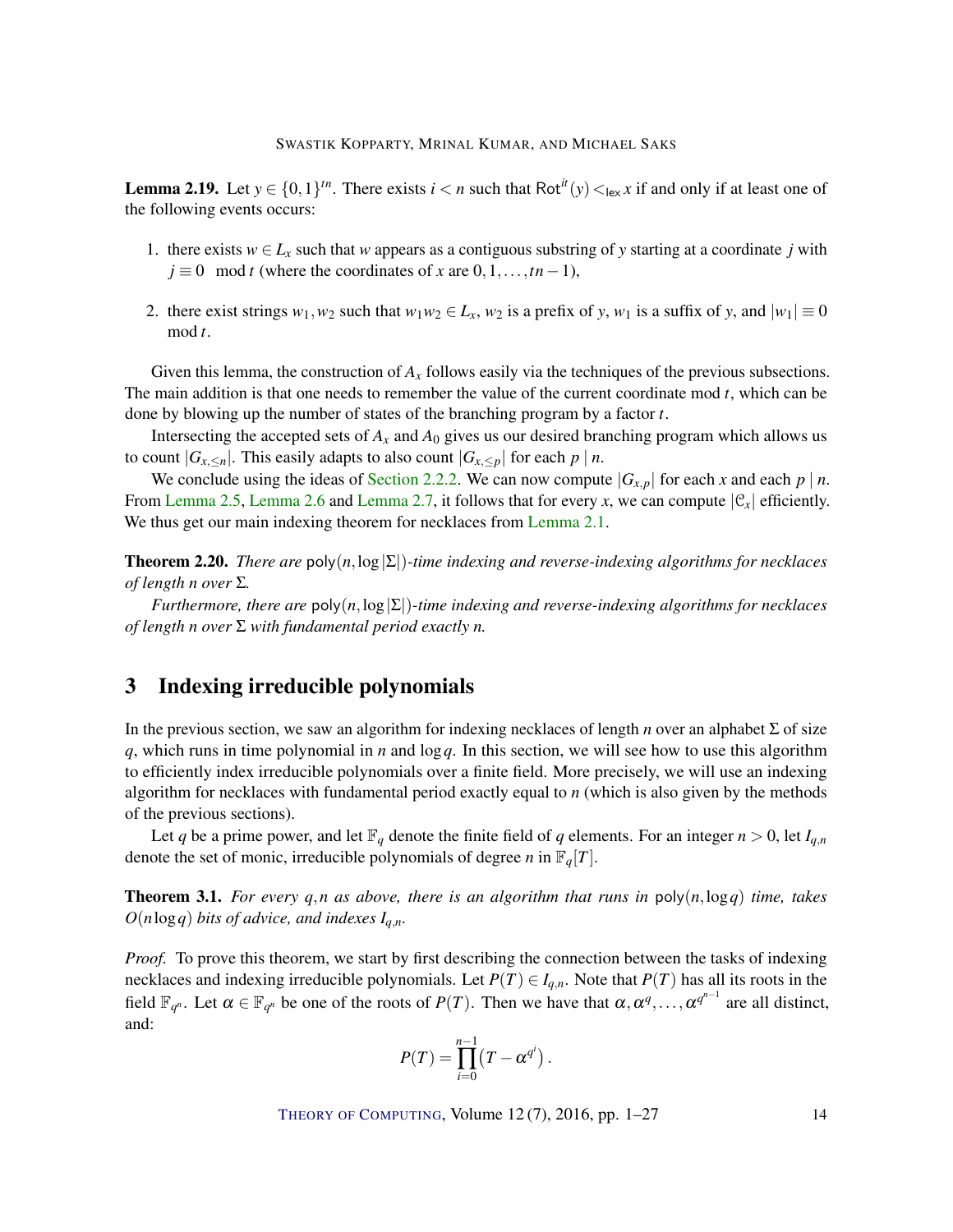Conversely, if we take  $\alpha \in \mathbb{F}_{q^n}$  such that  $\alpha, \alpha^q, \dots, \alpha^{q^{n-1}}$  are all distinct, then the polynomial

$$
P(T) = \prod_{i=0}^{n-1} (T - \alpha^{q^i})
$$

is in  $I_{a,n}$ .

Define an action of  $\mathbb{Z}_n$  on  $\mathbb{F}_{q^n}^*$  as follows: for  $k \in \mathbb{Z}_n$  and  $\alpha \in (\mathbb{F}_{q^n})^*$ , define:

$$
k[\alpha]=\alpha^{q^k}.
$$

This action partitions  $\mathbb{F}_{q^n}^*$  into orbits. By the above discussion,  $I_{q,n}$  is in one-to-one correspondence with the orbits of this action with size exactly *n*. Thus it suffices to index these orbits.

Let *g* be a generator of the the multiplicative group  $(\mathbb{F}_{q^n})^*$ . Define a map  $E: \mathbb{Z}_{q^n-1} \to \mathbb{F}_{q^n}^*$  by:

$$
E(a)=g^a.
$$

We have that *E* is a bijection. Via this bijection, we have an action of  $\mathbb{Z}_n$  on  $\mathbb{Z}_{q^n-1}$ , where for  $k \in \mathbb{Z}_n$  and  $a \in \mathbb{Z}_{q^n-1}$ ,

$$
k[a] = q^k \cdot a.
$$

Now represent elements of  $\mathbb{Z}_{q^n-1}$  by integers in  $\{0,1,\ldots,q^n-2\}$ . Define  $\Sigma = \{0,1,\ldots,q-1\}$ . For  $a \in \mathbb{Z}_{q^n-1}$ , consider its base- $q$  expansion  $a_{\sigma} \in \Sigma^n$ . This gives us a bijection between  $\mathbb{Z}_{q^n-1}$  and  $\Sigma^n \setminus \{(q-1,\ldots,q-1)\}\.$  Via this bijection, we get an action of  $\mathbb{Z}_n$  on  $\Sigma^n \setminus \{(q-1,\ldots,q-1)\}\.$  This action is precisely the standard rotation action!

This motivates the following algorithm.

## The Indexing Algorithm:

**Input:** *q* (a prime power),  $n \geq 0$ ,  $i \in [[I_{q,n}]]$ .

**Advice:** 1. A description of  $\mathbb{F}_q$ .

2. An irreducible polynomial  $F(T) \in \mathbb{F}_q[T]$  of degree *n*, whose root is a generator *g* of  $(\mathbb{F}_{q^n})^*$  (a.k. a. primitive polynomial).

- 1. Let  $\Sigma = \{0, 1, \ldots, q-1\}.$
- 2. Use *i* to index a necklace  $\sigma \in \Sigma^n \setminus \{(q-1,q-1,\ldots,q-1)\}$  with fundamental period exactly *n* (via [Theorem](#page-13-1) [2.20\)](#page-13-1).
- 3. View  $\sigma$  as the base *q* expansion of an integer  $a \in \{0, 1, \ldots, q^n 2\}$ .
- 4. Use  $F(T)$  to construct the finite field  $\mathbb{F}_{q^n}$  and the element  $g \in \mathbb{F}_{q^n}^*$ . (This can be done by setting  $\mathbb{F}_{q^n} = \mathbb{F}_q[T]/F(T)$ , and taking the class of the element *T* in that quotient to be the element *g*.)
- 5. Set  $\alpha = g^a$ .
- 6. Set  $P(T) = \prod_{i=0}^{n-1} (T \alpha^{q^i}).$
- 7. Output *P*(*T*).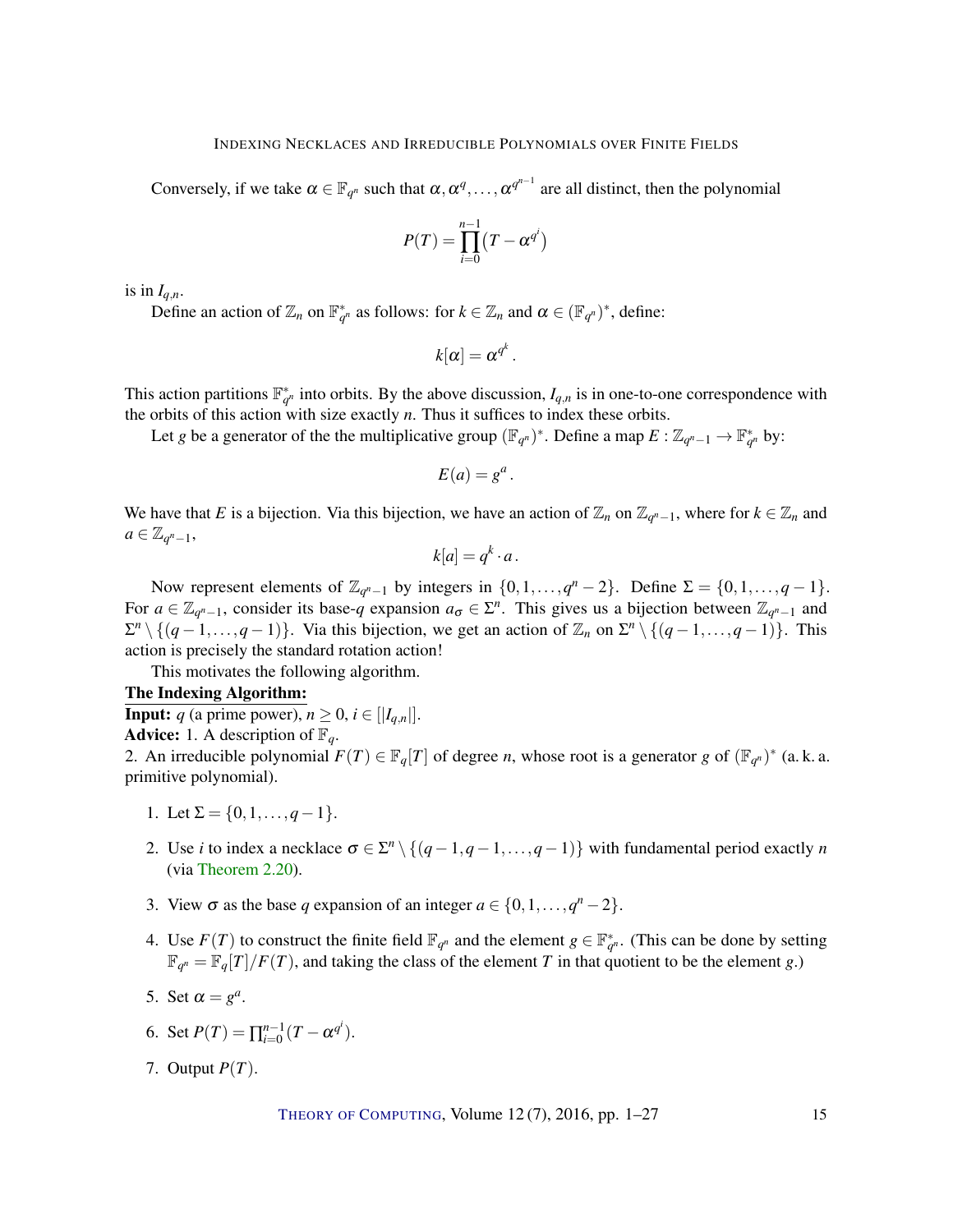<span id="page-15-1"></span>For constant *q*, this algorithm can be made to work with *O*(log*n*) bits of advice. Indeed, one can construct the finite field  $\mathbb{F}_{q^n}$  in deterministic poly $(q, n)$  time, and a wonderful result of Shparlinski [\[30\]](#page-25-8) and Shoup [\[29\]](#page-25-4) constructs a set of  $n^{O(1)}$  elements in  $\mathbb{F}_{q^n}$ , one of which is guaranteed to be a generator (see also [\[23\]](#page-24-11) for improved quantitative dependence on *q*). The advice is then the index of an element of this set which is a generator.  $\Box$ 

## <span id="page-15-0"></span>4 Explicit generator matrices and parity check matrices for BCH codes

In this section, we will apply the indexing algorithm for necklaces to give a strongly explicit construction for generator and the parity check matrices for BCH codes. More precisely, we use the fact that our indexing algorithm is in fact an unranking algorithm for the lexicographic ordering on (lexicographically least representatives of) necklaces.

BCH codes [\[19\]](#page-24-12) are classical algebraic error-correcting codes based on polynomials over finite extension fields. They have played a central role since the early days of coding theory due to their remarkable properties (they are one of the few known families of codes that has better rate/distance tradeoff than random codes in some regimes). Furthermore, their study motivated many advances in algebraic algorithms.

Using our indexing algorithm for necklaces, we can answer a basic question about BCH codes: we construct strongly explicit generator matrices and parity check matrices for BCH codes. For the traditionally used setting of parameters (constant designed distance), it is trivial to construct generator matrices and parity check matrices for BCH codes. But for large values of the designed distance, as far as we are aware, this problem was unsolved.

#### 4.1 Generator matrices

Let *q* be a prime power, and let  $n \geq 1$  and  $0 \leq D < q<sup>n</sup> - 1$ . The BCH code associated with these parameters will be of length  $q^n$  over the field  $\mathbb{F}_q$ , where the  $q^n$  coordinates are identified with the big field  $\mathbb{F}_{q^n}$ . Let:

$$
V = \left\{ \langle P(\alpha) \rangle_{\alpha \in \mathbb{F}_{q^n}} \mid P(X) \in \mathbb{F}_{q^n}[X], \deg(P) \leq D, \text{ s.t. } \forall \alpha \in \mathbb{F}_{q^n}, P(\alpha) \in \mathbb{F}_q \right\}.
$$

In words: this is the  $\mathbb{F}_q$ -linear space of all  $\mathbb{F}_{q^n}$ -evaluations of  $\mathbb{F}_{q^n}$ -polynomials of low degree, which have the property that all their evaluations lie in  $\mathbb{F}_q$ . In coding theory terminology, this is a subfield subcode of Reed-Solomon codes.

The condition that  $P(\alpha) \in \mathbb{F}_q$  for each  $\alpha \in \mathbb{F}_{q^n}$  can be expressed as follows:

$$
P(X)^q \equiv P(X) \mod X^{q^n} - X.
$$

Thus, if  $P(X) = \sum_{i=0}^{D} a_i X^i$ , then the above condition is equivalent to:

$$
\sum_{i=0}^{D} a_i^q X^{iq} \equiv \sum_{i=0}^{D} a_i X^i \mod X^{q^n} - X,
$$

which simplifies to:

$$
\forall i, a_{iq \bmod (q^n-1)} = a_i^q.
$$

Thus:

THEORY OF C[OMPUTING](http://dx.doi.org/10.4086/toc), Volume 12(7), 2016, pp. 1–27 16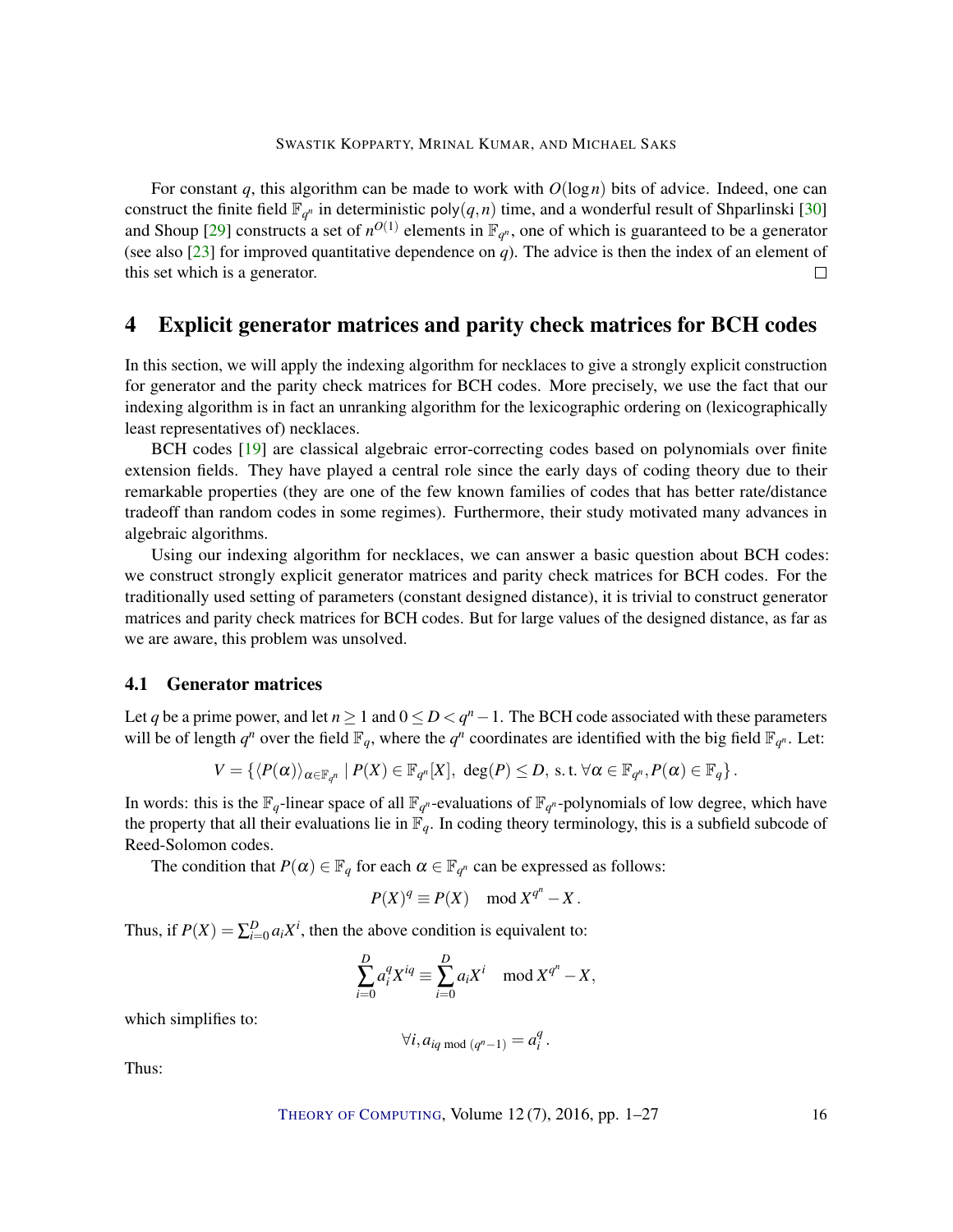<span id="page-16-0"></span>1. for every *i*, if  $\ell$  is the smallest integer such that  $iq^{\ell}$  mod  $(q^n - 1) = i$ , then

$$
a_i\in V_{\ell}=\{\alpha\in\mathbb{F}_{q^n}\mid \alpha^{q^{\ell}}=\alpha\}=\mathbb{F}_{q^{\ell}},
$$

- 2. specifying  $a_i \in V_\ell$  automatically determines  $a_{iq \mod (q^n-1)}, a_{iq^2 \mod (q^n-1)}, \ldots$
- 3.  $a_i$  can take any value in  $V_\ell$ .

This motivates the following choice of basis for BCH codes. Define an equivalence relation  $\sim$  on  $\{0,\ldots,q^n-1\}$  as follows:  $i_1 \sim i_2$  iff  $i_2 = i_1 \cdot q^k \mod (q^n-1)$  for some *k*. Let G denote the set of all equivalence classes. Let  $\mathcal{F} = \{S \cap \{0,1,\ldots,D\} \mid S \in \mathcal{G}\}\$ . Thus  $\mathcal{F}$  is a partition of  $\{0,1,\ldots,D\}\$ . Let  $\alpha_{S,1},\ldots,\alpha_{S,|S|}$  be a basis for  $V_{|S|}$  over  $\mathbb{F}_q$  (note that when  $\ell \mid n$ , we have that

$$
V_\ell = \{ \alpha \in \mathbb{F}_{q^n} \mid \alpha^{q^\ell} = \alpha \} = \mathbb{F}_{q^\ell}
$$

is an  $\mathbb{F}_q$ -linear subspace of  $\mathbb{F}_{q^n}$  of dimension  $\ell$ ). For  $S \in \mathcal{F}$ , define  $m_S = \min_{i \in S} i$ . For  $S \in \mathcal{F}$  and  $j \in [|S|]$ , define:

$$
P_{S,j}(X) = \sum_{k=0}^{|S|-1} \alpha_j^{q^k} X^{m_S q^k \bmod (q^n-1)}.
$$

It is easy to see from the above description that  $(P_{S,j})_{S \in \mathcal{F}, j \in [n]}$  forms an  $\mathbb{F}_q$  basis for the BCH code *V*. Thus it remains to show that one can index the sets of F.

If we write all the elements of  $S \in \mathcal{F}$  in base q, we soon realize that the *S* are precisely in one-to-one correspondence with those rotation orbits of  $\Sigma^n$  (with  $\Sigma = \{0, 1, ..., q-1\}$ ) where all elements of the orbit are lexicographically  $\leq$  some fixed string in  $\Sigma<sup>n</sup>$  (in this case the fixed string turns out to be the base *q* representation of the integer *D*). By the results of [Section](#page-5-0) [2](#page-5-0) (with a small change replacing "lexicographically  $\geq$ " by "lexicographically  $\leq$ "),  $\mathcal F$  can be indexed efficiently. Thus we can compute any given entry of a generator matrix for BCH codes.

#### 4.2 Parity-check matrices

For constructing parity-check matrices of BCH codes, we use an alternate characterization of BCH codes (which is classical [\[19\]](#page-24-12)). We begin by giving this characterization.

Let *d* be a given integer, the "designed distance." For  $\alpha \in \mathbb{F}_{q^n}$ , let  $v_\alpha$  denote the vector

$$
(1,\alpha,\alpha^2,\ldots,\alpha^{d-1})\in\mathbb{F}_{q^n}^d.
$$

Note that for any *d* distinct  $\alpha$ , the corresponding vectors  $v_{\alpha}$  are linearly independent over  $\mathbb{F}_{q^n}$  (and hence over  $\mathbb{F}_q$ ); this follows from the observation that these vectors form a Vandermonde matrix.

The BCH code with designed distance *d* is the set of  $\mathbb{F}_q$ -valued functions:

$$
\left\{f: \mathbb{F}_{q^n} \to \mathbb{F}_q \text{ s.t. } \sum_{\alpha \in \mathbb{F}_{q^n}} f(\alpha) v_{\alpha} = 0\right\}.
$$

(This is viewed as a code in the usual way: the coordinates of the code are indexed by  $\mathbb{F}_{q^n}$ ). We remark that the set of  $\mathbb{F}_{q^n}$ -valued functions with this property is simply the Reed-Solomon code.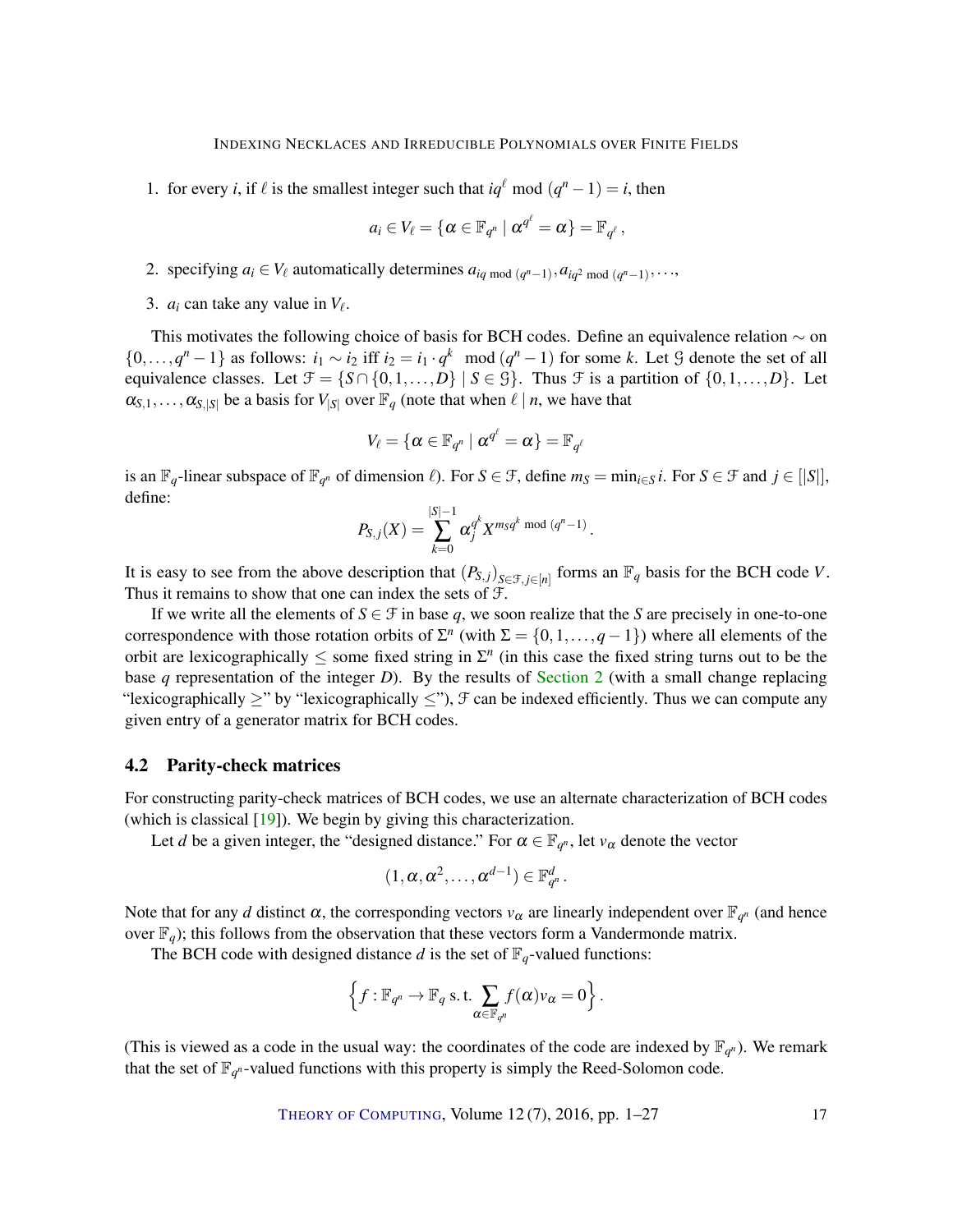Our goal is to give a strongly-explicit construction for a parity-check matrix for the BCH code: i. e., a full-row-rank matrix with  $\mathbb{F}_q$  entries whose null-space equals the BCH code. We first give a classical description of such a matrix; we will then proceed to give an algorithm that computes its entries efficiently.

Define an equivalence relation  $\sim$  on  $\{0, ..., q^n - 1\}$  as follows:  $i_1 \sim i_2$  iff  $i_2 = i_1 \cdot q^k \mod (q^n - 1)$ for some *k*. Let G denote the set of all equivalence classes. We have the following simple observation: for  $\alpha \in \mathbb{F}_q, E \in \mathcal{G}$ , and  $e \in E$ :

$$
(\alpha^e)^{q^{|E|}} = \alpha^e \,,
$$

and so:

$$
\alpha^e\in \mathbb{F}_{q^{|E|}}.
$$

For each equivalence class  $E \subseteq \{1, \ldots, q^n - 1\}$ , let  $m_E$  denote the smallest element of *E*. Let

$$
\mathcal{H} = \{ E \mid m_E < d \}
$$

be the set of all equivalence classes whose smallest element is at most  $d-1$ . Now for  $\alpha \in \mathbb{F}_{q^n}$ , define the vector

$$
u_\alpha\in\prod_{E\in\mathcal{H}}\mathbb{F}_{q^{|E|}}
$$

by

$$
u_{\alpha}=(\alpha^{m_E})_{E\in\mathcal{H}}.
$$

The remarkable dimension-distance tradeoff of BCH codes is based on the following simple, but extremely important, fact: if  $f : \mathbb{F}_{q^n} \to \mathbb{F}_q$ , then

$$
\sum_{\alpha \in \mathbb{F}_{q^n}} f(\alpha) v_{\alpha} = 0
$$

if and only if

$$
\sum_{\alpha\in\mathbb{F}_{q^n}}f(\alpha)u_\alpha=0.
$$

The forward direction of this implication is trivial, since the vector  $u_\alpha$  is obtained from  $v_\alpha$  by deleting certain coordinates. The reverse direction is based on the fact that

$$
\left(\sum_{\alpha} f(\alpha)\alpha^{e}\right)^{q} = \sum_{\alpha} f(\alpha)\alpha^{eq}.
$$

In particular, we have that every *d* distinct  $u_{\alpha}$  are linearly independent over  $\mathbb{F}_q$ .

For each  $j \ge 1$ , let  $\psi_j : \mathbb{F}_{q^j} \to \mathbb{F}_q^j$  be an  $\mathbb{F}_q$ -linear isomorphism. We will use the maps  $\psi_j$  to convert the  $u_{\alpha}$  into vectors with  $\mathbb{F}_q$  entries. Define  $r = \sum_{E \in \mathcal{H}} |E|$ . Define  $\tilde{u}_{\alpha} \in \mathbb{F}_q^r$  to be the vector:

$$
\tilde{u}_{\alpha} = (\psi_{|E|}(\alpha^{m_E}))_{E \in \mathcal{H}}.
$$

By construction, the vectors  $\tilde{u}_\alpha$  satisfy the same  $\mathbb{F}_q$ -dependencies as the vectors  $u_\alpha$ .

Let *M* be the  $r \times q^n$  matrix whose columns are  $\tilde{u}_\alpha$  for  $\alpha \in \mathbb{F}_{q^n}$ . Then *M* is a parity check matrix of the BCH code. The fact that the nullspace of *M* equals the BCH code follows from the discussion above. The

THEORY OF C[OMPUTING](http://dx.doi.org/10.4086/toc), Volume 12(7), 2016, pp. 1–27 18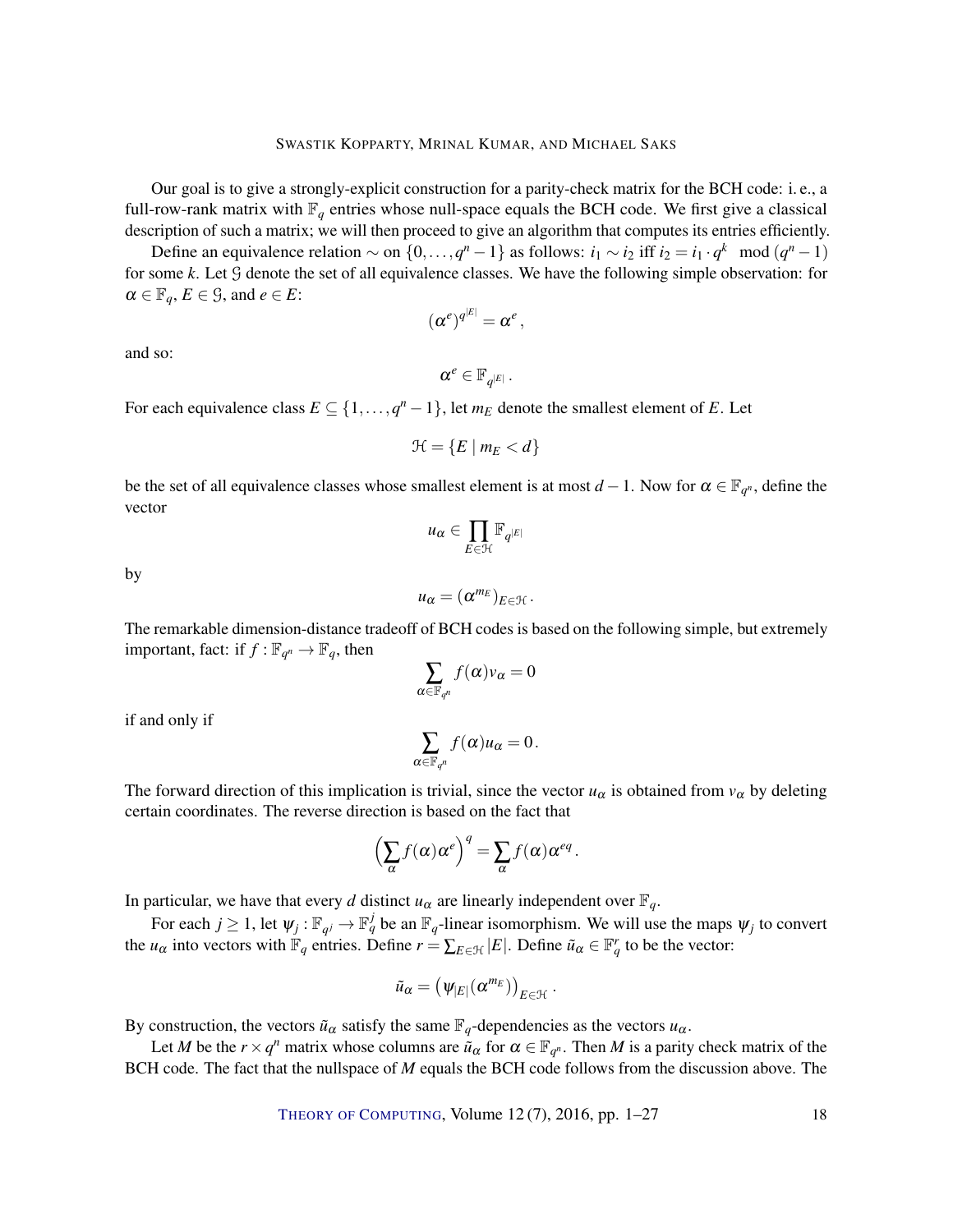fact that the row rank of *M* is full follows from the fact that for any  $(c_E)_{E \in \mathcal{G}}$  with  $c_E \in \mathbb{F}_{q^{|E|}}$ , the function  $g: \mathbb{F}_{q^n} \to \mathbb{F}_q$  given by:

$$
g(x) = \sum_{E \in \mathcal{G}} \mathrm{Tr}_{\mathbb{F}_{q^{|E|}}/\mathbb{F}_q}(c_E x^{m_E}),
$$

is not identically 0, provided the  $c_E$  are not all 0. This is proved by expanding the right hand side as a polynomial mod  $(x^{\hat{q}^n} - x)$  and observing that there is a monomial with a nonzero coefficient. We omit the (well-known) details.

We now use the components of our indexing algorithm for necklaces to give a strongly explicit construction for *M* (after choosing a convenient ordering of the rows). The key observation is that when the elements of  $\{0, 1, \ldots, q^{n} - 1\}$  are written in base q, the equivalence classes under the relation  $\sim$  are precisely the necklaces of length *n* over the alphabet {0,1,...,*q*−1}. We will now also refer to the *E* as necklaces.

For an integer *j* dividing *n*, let  $\mathcal{H}_j = \{E \in \mathcal{H} \mid |E| = j\}$ . The necklaces in  $\mathcal{H}_j$  are precisely those necklaces with fundamental period *j* which contain some string which is lexicographically at most the base-*q* representation of  $d-1$ . By the results of [Section](#page-5-0) [2,](#page-5-0)  $|\mathcal{H}_j|$  can be efficiently computed, and the necklaces in  $\mathcal{H}_j$  can be efficiently indexed by a map  $h_j : [|\mathcal{H}_j|] \to \mathcal{H}_j$ .

To efficiently compute the entries of *M*, we first re-index the rows. The rows are indexed by tuples  $(j,i,s)$ , where  $j \mid n, i \in \{1,2,\ldots,|\mathcal{H}_j|\}$  and  $s \in \{1,2,\ldots,j\}$ : we may assume this form of indexing of the rows for our strongly explicit construction since one can efficiently compute a bijection between  $s \in \{1, 2, \ldots, r\}$ , and the collection of all such tuples (this uses the fact that  $|\mathcal{H}_j|$  can be computed). The columns are indexed by  $\alpha \in \mathbb{F}_{q^n}$ . The entry of *M* corresponding to row  $(j, i, s)$  and column  $\alpha$  is then:

$$
(\psi_j(\alpha^{m_{h_j(i)}}))_s.
$$

Note that this is efficiently computable. In words, one first uses *i* to index a necklace  $E$  in  $\mathcal{H}_j$ ; next one computes  $m_E$  and uses this to compute  $\alpha^{m_E}$ ; then one applies  $\psi_j$  to this to get a vector in  $\mathbb{F}_q^j$ ; and finally one takes the *s*th coordinate of this vector.

This completes the description of the strongly-explicit construction of a parity check matrix for BCH codes.

# <span id="page-18-0"></span>5 Open problems

We conclude with some open problems.

1. Can the orbits of group actions be indexed in general?

One formulation of this problem is as follows: Let *G* be a finite group acting on a set *X*, both of size poly(*n*). Suppose *G* and its action on *X* are given as input explicitly. For a finite alphabet  $\Sigma$ , consider the action of *G* on  $\Sigma^X$  (by permuting coordinates according to the action on *X*). Can the orbits of this action be indexed? Can they be reverse-indexed?

2. Let *G* be the symmetric group  $S_n$ . Consider its action on  $\{0,1\}^{\binom{[n]}{2}}$ , where *G* acts by permuting coordinates. The orbits of this action correspond to the isomorphism classes of *n*-vertex graphs. Can these orbits be indexed?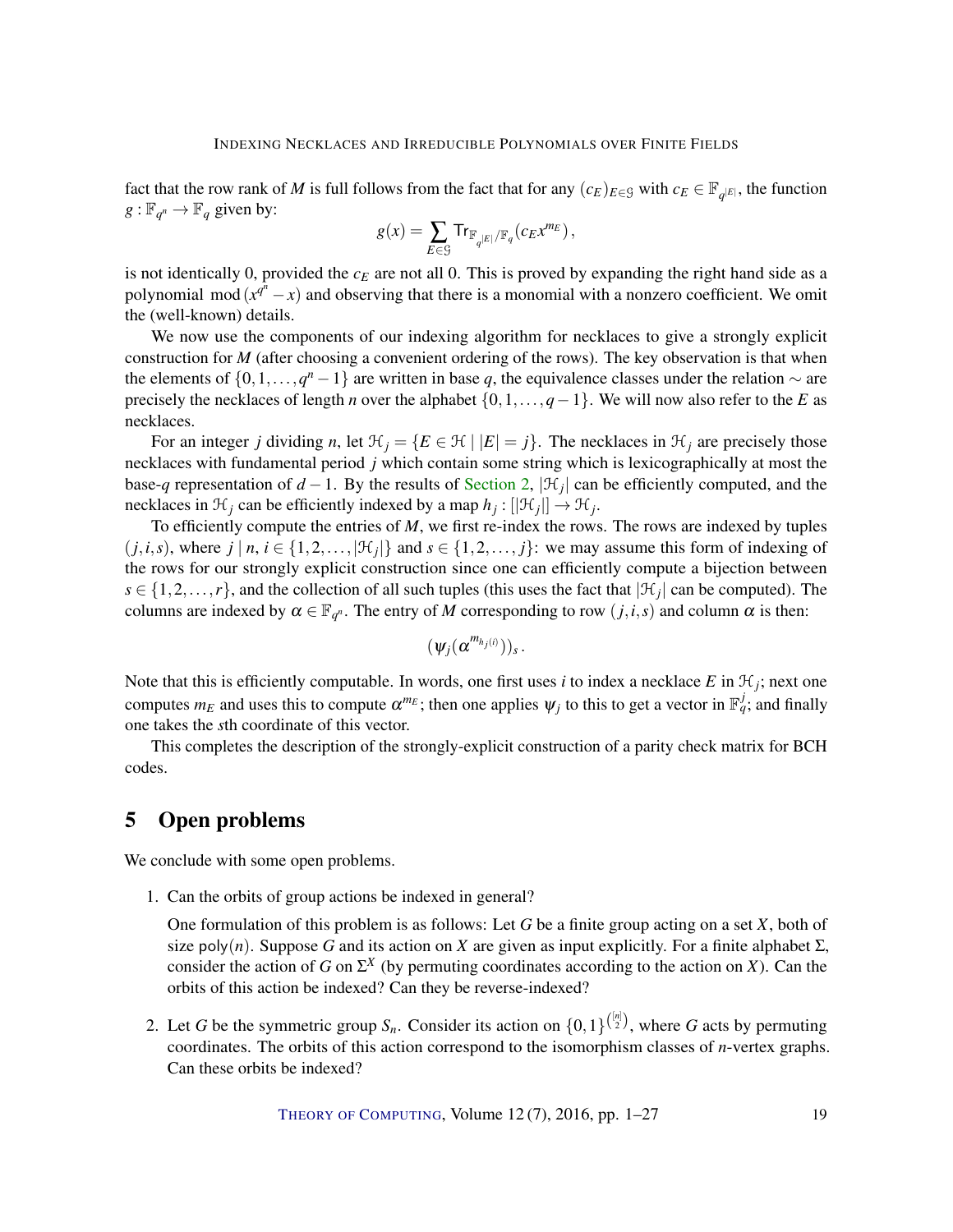<span id="page-19-1"></span>More ambitiously, can these orbits be reverse-indexed? This would imply that graph isomorphism is in P.

3. It would be interesting to explore the complexity theory of indexing and reverse-indexing. Which languages can be indexed efficiently? Can this be characterized in terms of known complexity classes? We include some simple observations about these problems in [Appendix](#page-21-0) [B.](#page-21-0)

# <span id="page-19-0"></span>A Alternative indexing algorithm for binary necklaces of prime length

In this section we give another algorithm for indexing necklaces in  $\{0,1\}^n$  in the special case where *n* is prime.

For convenience, we will denote the *n* coordinates of  $\{0,1\}^n$  by  $0,1,\ldots,n-1$ , and identify them with elements of  $\mathbb{Z}_n$ . For a binary string *x*, wt(*x*) denotes the Hamming weight of the string *x*.

**Definition A.1.** Let  $x \in \{0,1\}^n$ . We say x is top-heavy if for every  $j, 0 \le j < n$ :

$$
\sum_{k=0}^j \left( x_k - \frac{\text{wt}(x)}{n} \right) \ge 0.
$$

In words: every prefix of *x* has normalized Hamming weight at least as large as the normalized Hamming weight of *x*.

The next lemma by Dvoretzky and Motzkin [\[9\]](#page-23-12) shows that every aperiodic string of prime length has a unique top-heavy rotation.

**Lemma A.2** ([\[9\]](#page-23-12)). Let *n* be prime. For each  $x \in \{0,1\}^n \setminus \{0^n,1^n\}$ , there exists a unique *i*,  $0 \le i < n$  such that  $Rot<sup>i</sup>(x)$  is top-heavy.

*Proof.* Define  $f: \{0,1\}^n \times \mathbb{N} \to \mathbb{R}$  by:

$$
f(x, j) = \sum_{k=0}^{j} \left( x_k \mod n - \frac{\mathsf{wt}(x)}{n} \right).
$$

Then the top-heaviness of *x* is equivalent to  $f(x, j) \ge 0$  for all  $j \in \mathbb{N}$ .

We make two observations.

1. If  $j = j' \mod n$ , then  $f(x, j) = f(x, j')$ . This follows from the fact that:

$$
\sum_{k=0}^{n-1} \left( x_k - \frac{\text{wt}(x)}{n} \right) = 0 \, .
$$

2. For nonnegative integers  $j, l$  with  $j < n$ , we have:

$$
f(\text{Rot}^{j}(x), \ell) = f(x, j + \ell) - f(x, j).
$$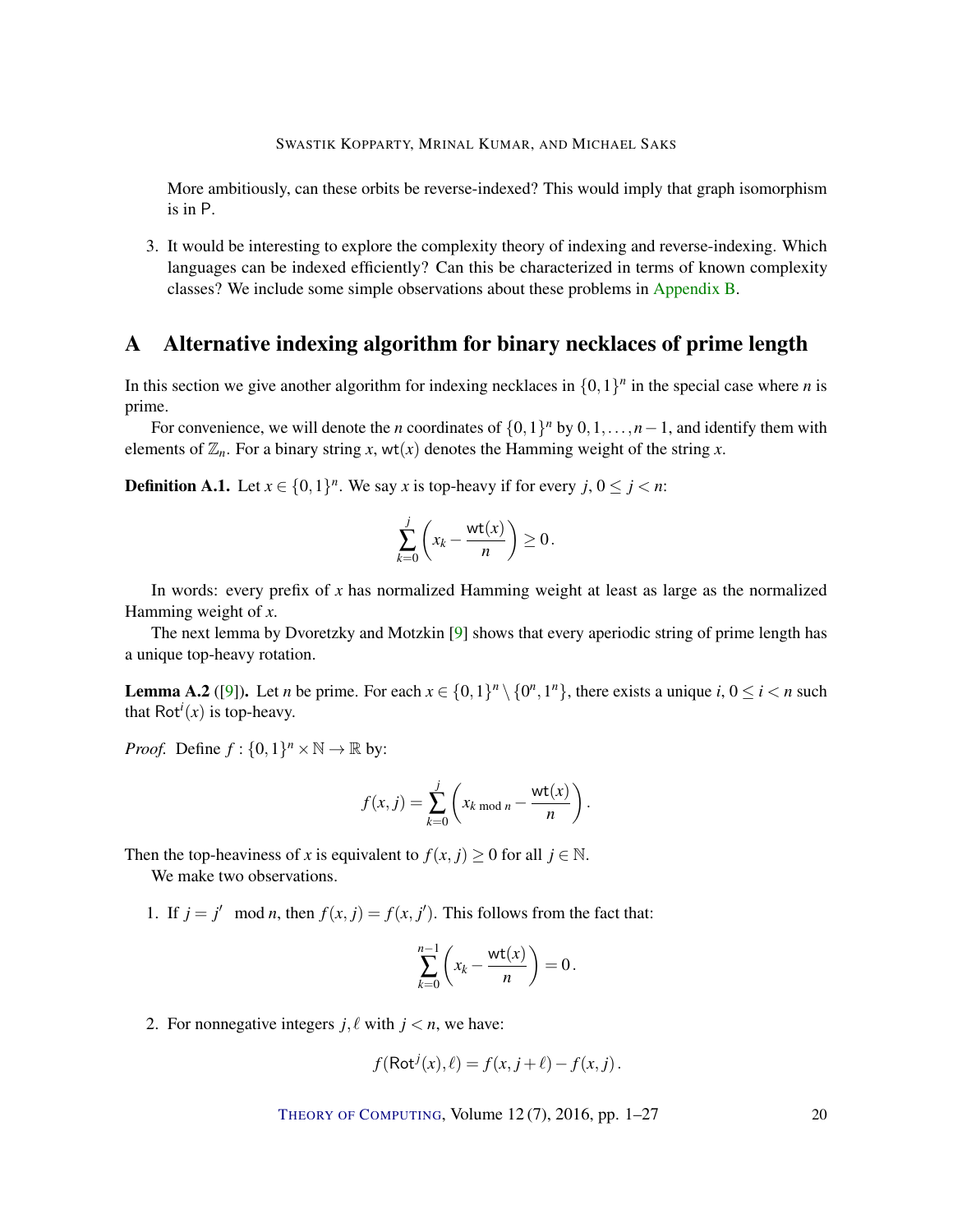Putting these two facts together, we get that:

<span id="page-20-0"></span>
$$
f(\text{Rot}^{j}(x), \ell) = f(x, (j + \ell) \text{ mod } n) - f(x, j).
$$
 (A.1)

Now fix  $x \in \{0,1\}^n \setminus \{0^n,1^n\}$ . Define  $i \in \{0,1,\ldots,n-1\}$  to be such that  $f(x,i)$  is minimized. By Equation [\(A.1\)](#page-20-0), we get that  $f(\text{Rot}^i(x), \ell) \ge 0$  for all nonnegative integers  $\ell$ . This proves the existence of *i*.

For uniqueness of *i*, we make two more observations:

1. If  $f(x, j) > f(x, i)$ , then

$$
f(\text{Rot}^{j}(x), n+i-j) = f(x, n+i) - f(x, j) = f(x, i) - f(x, j) < 0,
$$

and thus  $Rot<sup>j</sup>(x)$  is not top-heavy.

2. If  $f(x, j) = f(x, j')$ , then  $j = j' \mod n$ . To see this, first note that we may assume  $j < j'$ . Then:

$$
0 = f(x, j') - f(x, j)
$$
  
=  $\sum_{k=j+1}^{j'} \left( x_k \mod n - \frac{\text{wt}(x)}{n} \right)$   
=  $\left( \sum_{k=j+1}^{j'} x_k \mod n \right) - (j' - j) \cdot \frac{\text{wt}(x)}{n}.$ 

Thus, since the first term is an integer, we must have that  $(j'-j) \cdot wt(x)$  must be divisible by *n*, and by our hypothesis on *x*, we have that  $j' = j \mod n$ .

 $\Box$ 

Thus  $i \in \{0, 1, \ldots, n-1\}$ , for which Rot<sup>*i*</sup>(*x*) is top-heavy, is unique.

The above lemma implies that each orbit *E* contains a unique top-heavy string. We define the canonical element of *E* to be that element.

We now show that there is a branching program *A* such that  $L(A) \cap \{0,1\}^n$  precisely equals the set of top-heavy strings. By the discussion in [Section](#page-5-1) [2.1,](#page-5-1) this immediately gives an indexing algorithm for orbits of *E*.

How does a branching program verify top-heaviness? In parallel, for each  $\ell \in \{1,\ldots,n-1\}$ , the branching program checks if condition  $C_{\ell}$  holds, where  $C_{\ell}$  is

" 
$$
(\forall 0 \le j < n)
$$
  $\left(\sum_{k=0}^{j} x_k \ge \frac{k \cdot \ell}{n}\right)$ ."

At the same time, it also computes the weight of *x*. At the final state, it checks if  $C_{wt(x)}$  is true. The string *x* is top-heavy if and only if  $C_{wt(x)}$  is true.

This completes the description of the indexing algorithm.

We also know an extension of this approach that can handle *n* which have *O*(1) prime factors. The key additional ingredient of this extension is a new encoding of strings that enables verification of properties like top-heaviness by automata.

THEORY OF C[OMPUTING](http://dx.doi.org/10.4086/toc), Volume 12 (7), 2016, pp. 1–27 21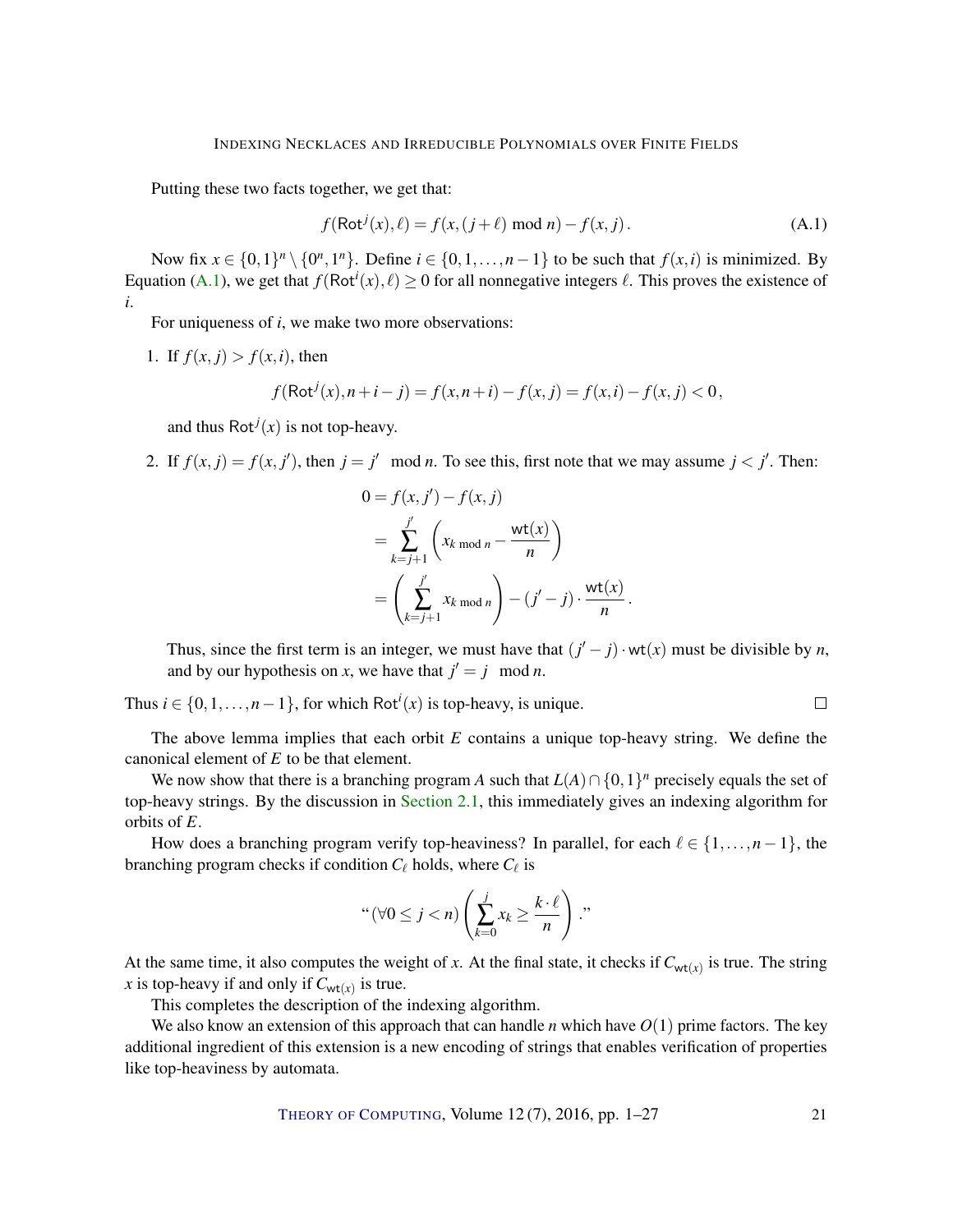# <span id="page-21-1"></span><span id="page-21-0"></span>B Complexity of indexing

In this section, we explore some basic questions about the complexity theory of indexing and reverse indexing. We would like to understand what sets can be indexed/reverse-indexed efficiently.

The outline of this section is as follows. We first deal with indexing and reverse-indexing in a nonuniform setting. Based on some simple observations about what cannot be indexed/reverse-indexed, we make some naive, optimistic conjectures characterizing what is efficiently indexable/reverse-indexable, and then proceed to disprove these conjectures. We then make some natural definitions for indexing and reverse-indexing in a uniform setting, and conclude with some analogous naive, optimistic conjectures.

#### B.1 Indexing and reverse-indexing in the nonuniform setting

By simple counting, most sets  $S \subseteq \{0,1\}^n$  cannot be indexed or reverse-indexed by circuits of size  $poly(n)$ . We now make two naive and optimistic conjectures.

- For every  $c > 0$ , there exists  $d > 0$ , such that for all sufficiently large *n*, if  $S \subseteq \{0,1\}^n$  has a *n*<sup>c</sup>-size circuit recognizing it, then there is a  $n^d$ -size circuit for indexing *S*.
- For every  $c > 0$ , there exists  $d > 0$ , such that for all sufficiently large *n*, if  $S \subseteq \{0,1\}^n$  has a *n*<sup>c</sup>-size circuit recognizing it, then there is a  $n^d$ -size circuit for reverse-indexing *S*.

Note that the simple observations about indexing made in the Introduction are consistent with these conjectures.

We now show that these conjectures are false (unless the polynomial hierarchy collapses). Assuming the conjectures, we will give  $\Sigma_4$  algorithms to count the number of satisfying assignments of a given Boolean formula  $\phi$  of size  $n^c$  on *n* variables. By Toda's theorem [\[32\]](#page-25-9), this would imply that the polynomial hierarchy collapses.

Suppose we are given a Boolean formula  $\phi$  of size at most  $n^c$  on *n* variables (with *n* sufficiently large). Let  $S \subseteq \{0,1\}^n$  be the set of satisfying assignments of  $\phi$ . We know that *S* can be recognized by a circuit of size  $n^c$  (namely  $\phi$ ). By the conjectures, there are circuits  $C_i$  and  $C_r$  of size  $n^d$  for indexing *S* and reverse-indexing *S*. We will now see that a  $\Sigma_4$  algorithm can get its hands on these circuits, and then use these circuits to count the number of elements in *S*.

**Indexing.** Consider the  $\Sigma_4$  algorithm that does the following on input  $\phi$ . Guess a circuit  $C: \{0,1\}^n \to$ {0,1}<sup>*n*</sup> ∪ {"**too large**"} of size *n<sup>d</sup>*, and an integer *K* < 2<sup>*n*</sup> and then verify the following properties:

- for all  $i \in [K]$ ,  $C(i) \neq$  too large and  $\phi(C(i)) = 1$ ,
- for all  $i \notin [K]$ ,  $C(i) =$  too large,
- for all  $x \in \{0,1\}^n$ , if  $\phi(x) = 1$ , then there exists a unique  $i \in [K]$  for which  $C(i) = x$ .

If  $C = C_i$ , and  $K = |S|$ , then these properties hold. It is also easy to see that if all these properties hold, then *C* is an indexing circuit for *S*, and  $K = |S|$ . Thus the above gives a  $\Sigma_4$  algorithm to compute  $|S|$ .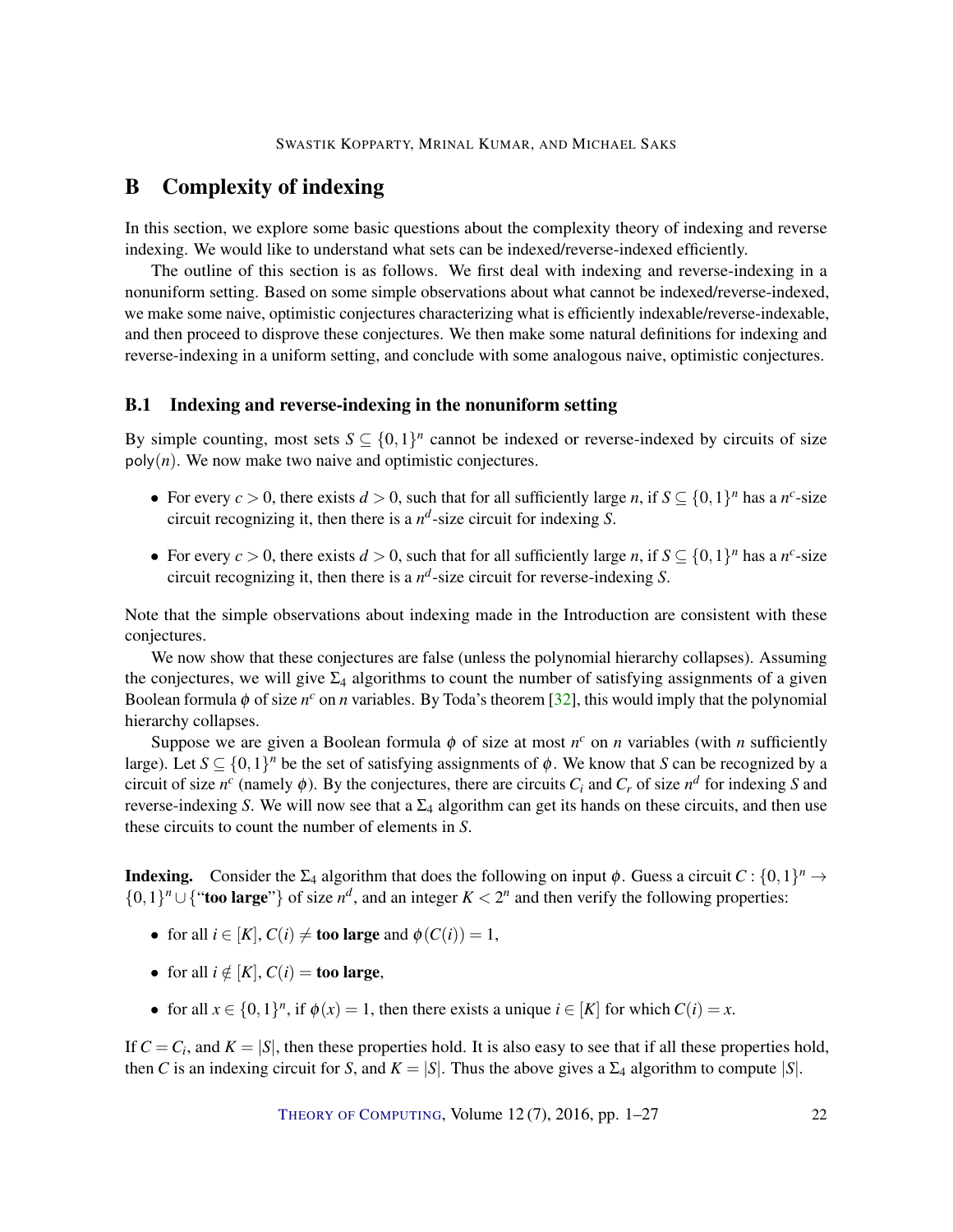<span id="page-22-0"></span>Reverse-indexing. Consider the  $\Sigma_4$  algorithm that does the following on input  $\phi$ . Guess a circuit  $C: \{0,1\}^n \to \{0,1\}^n \cup \{``false"\}$  of size  $n^d$ , and an integer  $K < 2^n$  and then verify the following properties:

- for all  $x \in \{0,1\}^n$ , either  $(\phi(x)) = 1$  and  $C(x) \in [K]$ ) or  $(\phi(x)) = 0$  and  $C(x) =$  false),
- for all  $i \in [K]$ , there exists a unique  $x \in \{0, 1\}^n$  such that  $C(x) = i$ .

If  $C = C_r$ , and  $K = |S|$ , then these properties hold. It is also easy to see that if all these properties hold, then *C* is a reverse-indexing circuit for *S*, and  $K = |S|$ . Thus the above gives a  $\Sigma_4$  algorithm to compute |*S*|.

## B.2 Indexing and reverse-indexing in the uniform setting

We now introduce a natural framework for talking about indexing in the uniform setting.

Let  $L \subseteq \Sigma^* \times \Sigma^*$  be a pair-language. For  $x \in \Sigma^*$ , define  $L_x = \{y \mid (x, y) \in L\}$ . An algorithm  $M(x, i)$  is said to be an indexing algorithm for *L* if for every  $x \in \Sigma^*$ , the function  $M(x, \cdot)$  is an indexing of the set *L*<sub>x</sub>. An algorithm *M*(*x*, *y*) is said to be a reverse indexing algorithm for *L* if for every  $x \in \Sigma^*$ , the function  $M(x, \cdot)$  is a reverse indexing of the set  $L_x$ . Indexing/reverse-indexing algorithms are said to be efficient if they run in time poly( $|x|$ ).

We now make some preliminary observations about the limitations of efficient indexing/reverseindexing.

- 1. If *L* can be efficiently indexed, then the counting problem for *L* can be solved efficiently. (Recall that the counting problem for *L* is the problem of determining  $|L_x|$  when given *x* as input. The counting problem can be solved via binary search using an indexing algorithm.)
- 2. If *L* can be efficiently reverse indexed, then *L* must be in *P*. Indeed, the reverse indexing algorithm *M*(*x*, *y*) immediately tells us whether  $(x, y) \in L$ .

In the absence of any other easy observations, we gleefully made the following optimistic conjectures.

- 1. Every pair-language  $L \in P$  for which the counting problem can be solved efficiently can be efficiently indexed.
- 2. Every pair-language  $L \in P$  can be efficiently reverse indexed.

Using ideas similar to those used in the nonuniform case, one can show that the latter of these conjectures is not true (unless the polynomial hierarchy collapses). However we have been unable to say anything interesting about the first conjecture, and we leave it as an open problem.

# Acknowledgements

We would like to thank Joe Sawada for making us aware of the work of Kociumaka et al. [\[15\]](#page-24-10), and Igor Shparlinski for helpful suggestions and references. Thanks to the anonymous referees for many valuable comments.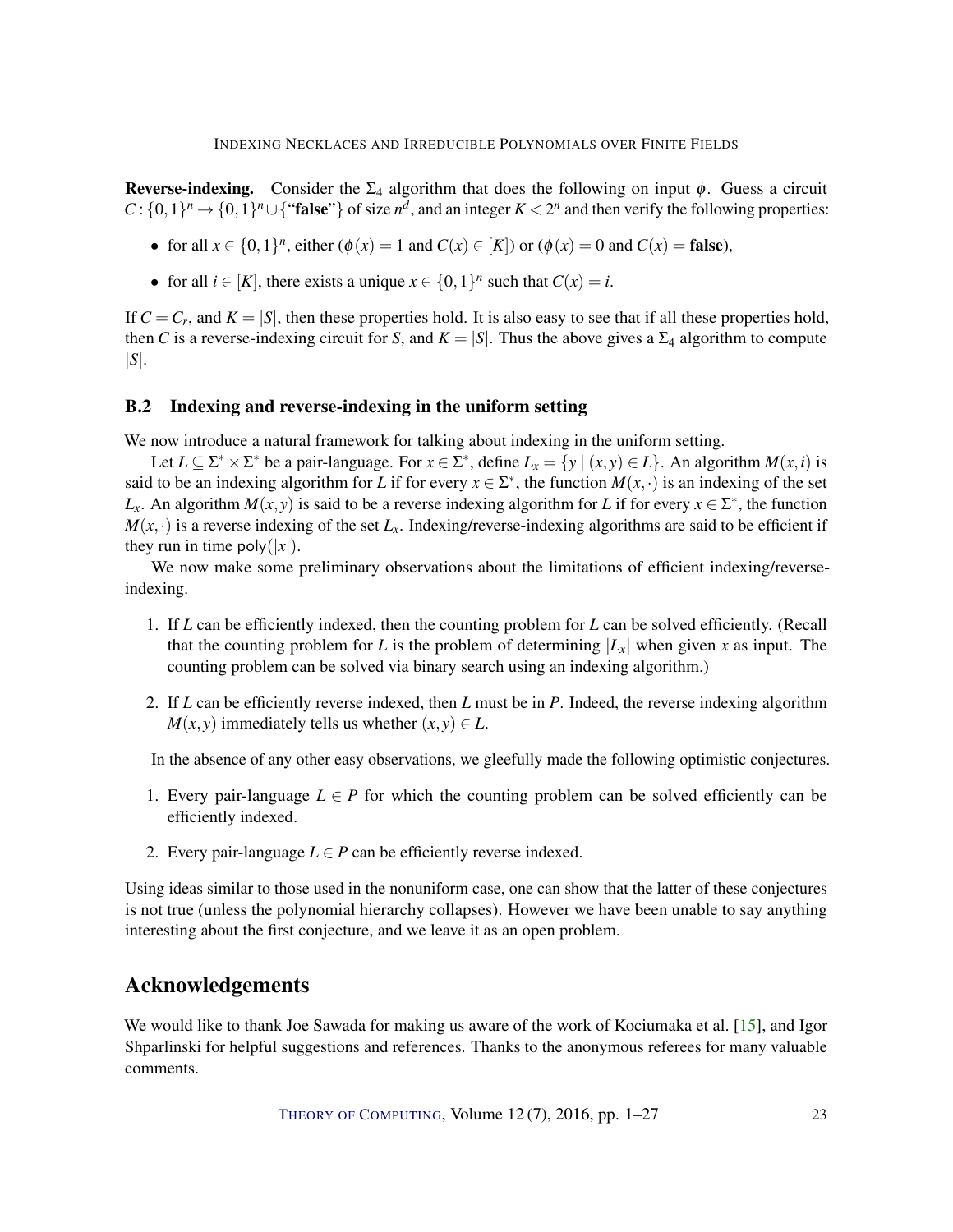# **References**

- <span id="page-23-5"></span>[1] LEONARD M. ADLEMAN AND HENDRIK W. LENSTRA, JR.: Finding irreducible polynomials over finite fields. In *Proc. 18th STOC*, pp. 350–355. ACM Press, 1986. [\[doi:10.1145/12130.12166\]](http://dx.doi.org/10.1145/12130.12166) [4](#page-3-2)
- <span id="page-23-4"></span>[2] MANINDRA AGRAWAL AND SOMENATH BISWAS: Primality and identity testing via Chinese remaindering. *J. ACM*, 50(4):429–443, 2003. Preliminary version in [FOCS'99.](http://dx.doi.org/10.1109/SFFCS.1999.814592) [\[doi:10.1145/792538.792540\]](http://dx.doi.org/10.1145/792538.792540) [4](#page-3-2)
- <span id="page-23-0"></span>[3] NOGA ALON, ODED GOLDREICH, JOHAN HÅSTAD, AND RENÉ PERALTA: Simple construction of almost *k*-wise independent random variables. *Random Structures and Algorithms*, 3(3):289–304, 1992. Preliminary version in [FOCS'90.](http://dx.doi.org/10.1109/FSCS.1990.89575) [\[doi:10.1002/rsa.3240030308\]](http://dx.doi.org/10.1002/rsa.3240030308) [2,](#page-1-0) [4](#page-3-2)
- <span id="page-23-11"></span>[4] ALEXANDR ANDONI, ASSAF GOLDBERGER, ANDREW MCGREGOR, AND ELY PORAT: Homomorphic fingerprints under misalignments: sketching edit and shift distances. In *Proc. 45th STOC*, pp. 931–940. ACM Press, 2013. [\[doi:10.1145/2488608.2488726\]](http://dx.doi.org/10.1145/2488608.2488726) [5](#page-4-0)
- <span id="page-23-1"></span>[5] JÖRG ARNDT: *Matters Computational*. Springer, 2011. [\[doi:10.1007/978-3-642-14764-7\]](http://dx.doi.org/10.1007/978-3-642-14764-7) [3,](#page-2-0) [5](#page-4-0)
- <span id="page-23-9"></span>[6] JEAN BERSTEL AND MICHEL POCCHIOLA: Average cost of Duval's algorithm for generating Lyndon words. *Theoret. Comput. Sci.*, 132(1-2):415–425, 1994. [\[doi:10.1016/0304-3975\(94\)00013-](http://dx.doi.org/10.1016/0304-3975(94)00013-1) [1\]](http://dx.doi.org/10.1016/0304-3975(94)00013-1) [5](#page-4-0)
- <span id="page-23-10"></span>[7] KEVIN CATTELL, FRANK RUSKEY, JOE SAWADA, MICAELA SERRA, AND C. ROBERT MIERS: Fast algorithms to generate necklaces, unlabeled necklaces, and irreducible polynomials over GF(2). *J. Algorithms*, 37(2):267–282, 2000. [\[doi:10.1006/jagm.2000.1108\]](http://dx.doi.org/10.1006/jagm.2000.1108) [5](#page-4-0)
- <span id="page-23-8"></span>[8] JEAN-PIERRE DUVAL: Génération d'une section des classes de conjugaison et arbre des mots de Lyndon de longueur bornée. *Theoret. Comput. Sci.*, 60(3):255–283, 1988. [\[doi:10.1016/0304-](http://dx.doi.org/10.1016/0304-3975(88)90113-2) [3975\(88\)90113-2\]](http://dx.doi.org/10.1016/0304-3975(88)90113-2) [5](#page-4-0)
- <span id="page-23-12"></span>[9] ARYEH DVORETZKY AND THEODORE S. MOTZKIN: A problem of arrangements. *Duke Math. J.*, 14(2):305–313, 1947. [\[doi:10.1215/S0012-7094-47-01423-3\]](http://dx.doi.org/10.1215/S0012-7094-47-01423-3) [20](#page-19-1)
- <span id="page-23-6"></span>[10] HAROLD FREDRICKSEN AND IRVING J. KESSLER: An algorithm for generating necklaces of beads in two colors. *Discrete Math.*, 61(2-3):181–188, 1986. [\[doi:10.1016/0012-365X\(86\)90089-0\]](http://dx.doi.org/10.1016/0012-365X(86)90089-0) [5](#page-4-0)
- <span id="page-23-7"></span>[11] HAROLD FREDRICKSEN AND JAMES A. MAIORANA: Necklaces of beads in *k* colors and *k*-ary de Bruijn sequences. *Discrete Math.*, 23(3):207–210, 1978. [\[doi:10.1016/0012-365X\(78\)90002-X\]](http://dx.doi.org/10.1016/0012-365X(78)90002-X) [5](#page-4-0)
- <span id="page-23-2"></span>[12] SOLOMON W. GOLOMB: Irreducible polynomials, synchronization codes, primitive necklaces and the cyclotomic algebra. In *Combinatorial Math. and Its Appl.*, pp. 358–370. Univ. N. Carolina Press, Chapel Hill, NC., 1969. [4](#page-3-2)
- <span id="page-23-3"></span>[13] VENKATESAN GURUSWAMI AND SWASTIK KOPPARTY: Explicit subspace designs. In *Proc. 54th FOCS*, pp. 608–617. IEEE Comp. Soc. Press, 2013. Preliminary version in [ECCC.](http://eccc.hpi-web.de/report/2013/060) [4](#page-3-2)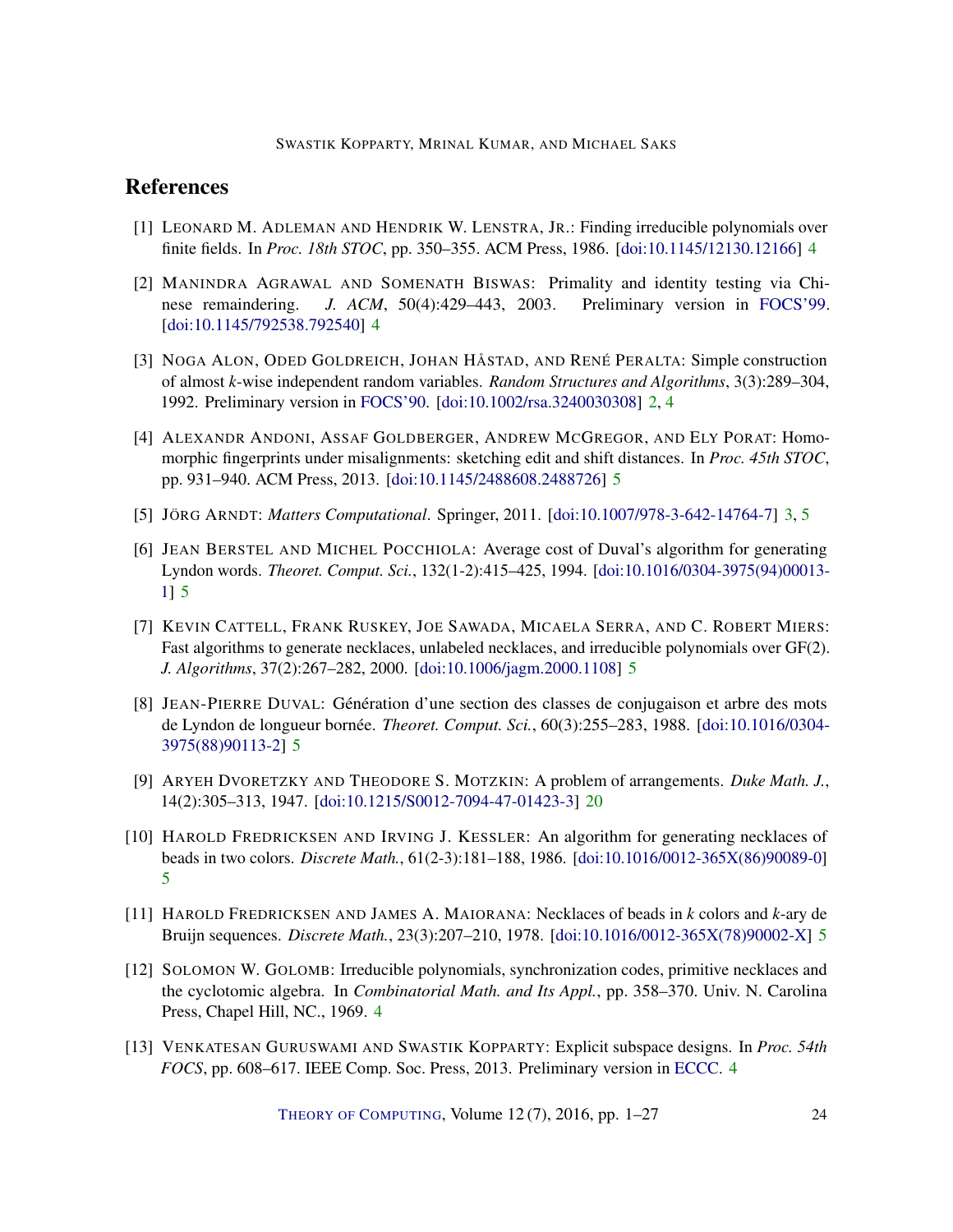- <span id="page-24-7"></span>[14] DONALD E. KNUTH: Generating all trees, history of combinatorial generation. In *The Art of Computer Programming*, volume 4. Addison-Wesley Professional, 2006. [ACM DL.](http://dl.acm.org/citation.cfm?id=1121689) [5](#page-4-0)
- <span id="page-24-10"></span>[15] TOMASZ KOCIUMAKA, JAKUB RADOSZEWSKI, AND WOJCIECH RYTTER: Computing *k*-th Lyndon word and decoding lexicographically minimal de Bruijn sequence. In *Combinat. Pattern Matching*, volume 8486 of *LNCS*, pp. 202–211. Springer, 2014. [\[doi:10.1007/978-3-319-07566-](http://dx.doi.org/10.1007/978-3-319-07566-2_21) [2\\_21,](http://dx.doi.org/10.1007/978-3-319-07566-2_21) [arXiv:1510.02637\]](http://arxiv.org/abs/1510.02637) [5,](#page-4-0) [23](#page-22-0)
- <span id="page-24-0"></span>[16] SWASTIK KOPPARTY, MRINAL KUMAR, AND MICHAEL E. SAKS: Efficient indexing of necklaces and irreducible polynomials over finite fields. In *Proc. 41st Internat. Colloq. on Automata, Languages and Programming (ICALP'14)*, volume 8572, pp. 726–737. Springer, 2014. [\[doi:10.1007/978-3-662-43948-7\\_60,](http://dx.doi.org/10.1007/978-3-662-43948-7_60) [arXiv:1504.00572\]](http://arxiv.org/abs/1504.00572) [1,](#page-0-0) [5](#page-4-0)
- <span id="page-24-2"></span>[17] DONALD L. KREHER AND DOUGLAS ROBERT STINSON: *Combinatorial Algorithms: Generation, Enumeration, and Search*. Volume 7 of *Discrete Math. and its Appl.* CRC Press, 1999. [3,](#page-2-0) [5](#page-4-0)
- <span id="page-24-6"></span>[18] HENDRIK W. LENSTRA, JR.: Finding isomorphisms between finite fields. *Math. Comput.*, 56(193):329–347, 1991. [\[doi:10.2307/2008545\]](http://dx.doi.org/10.2307/2008545) [4](#page-3-2)
- <span id="page-24-12"></span>[19] F. JESSICA MACWILLIAMS AND NEIL J. A. SLOANE: *The Theory of Error-Correcting Codes*. North-Holland Publ. Co., 2nd edition, 1978. [16,](#page-15-1) [17](#page-16-0)
- <span id="page-24-9"></span>[20] CONRADO MARTÍNEZ AND XAVIER MOLINERO: An efficient generic algorithm for the generation of unlabelled cycles. In *Math. and Comput. Sci. III*, Trends in Math., pp. 187–197. Springer, 2004. [\[doi:10.1007/978-3-0348-7915-6\\_19\]](http://dx.doi.org/10.1007/978-3-0348-7915-6_19) [5](#page-4-0)
- <span id="page-24-4"></span>[21] WENDY J. MYRVOLD AND FRANK RUSKEY: Ranking and unranking permutations in linear time. *Inf. Process. Lett.*, 79(6):281–284, 2001. [\[doi:10.1016/S0020-0190\(01\)00141-7\]](http://dx.doi.org/10.1016/S0020-0190(01)00141-7) [3](#page-2-0)
- <span id="page-24-1"></span>[22] ALBERT NIJENHUIS AND HERBERT S. WILF: *Combinatorial Algorithms for Computers and Calculators*. Volume 1. Academic Press, 1978. [3,](#page-2-0) [5](#page-4-0)
- <span id="page-24-11"></span>[23] GRIGORIĬ IOSIFOVICH PEREL'MUTER AND IGOR EVGEN'EVICH SHPARLINSKI: On the distribution of primitive roots in finite fields. *Russ. Math. Surv. (Uspekhi Mat. Nauk)*, 45(1):223– 224 (original pp. 185–186), 1990. Russian original freely downloadable from [Math-Net.Ru.](http://www.mathnet.ru/php/archive.phtml?wshow=paper&jrnid=rm&paperid=4703&option_lang=eng) [\[doi:10.1070/RM1990v045n01ABEH002330\]](http://dx.doi.org/10.1070/RM1990v045n01ABEH002330) [16](#page-15-1)
- <span id="page-24-5"></span>[24] MICHAEL O. RABIN: *Fingerprinting by Random Polynomials*. Center for Research in Comput. Techn., Aiken Comput. Lab., Harvard Univ., 1981. 24 pp. See also at [Harvard CS Tech Report](http://www.xmailserver.org/rabin.pdf) [version TR 15-81 \(12 pp\).](http://www.xmailserver.org/rabin.pdf) [4](#page-3-2)
- <span id="page-24-3"></span>[25] FRANK RUSKEY: Combinatorial Generation, 2003. Draft available at [http://www.1stworks.](http://www.1stworks.com/ref/RuskeyCombGen.pdf) [com/ref/RuskeyCombGen.pdf](http://www.1stworks.com/ref/RuskeyCombGen.pdf). [3,](#page-2-0) [5](#page-4-0)
- <span id="page-24-8"></span>[26] FRANK RUSKEY, CARLA D. SAVAGE, AND TERRY MIN YIH WANG: Generating necklaces. *J. Algorithms*, 13(3):414–430, 1992. [\[doi:10.1016/0196-6774\(92\)90047-G\]](http://dx.doi.org/10.1016/0196-6774(92)90047-G) [5](#page-4-0)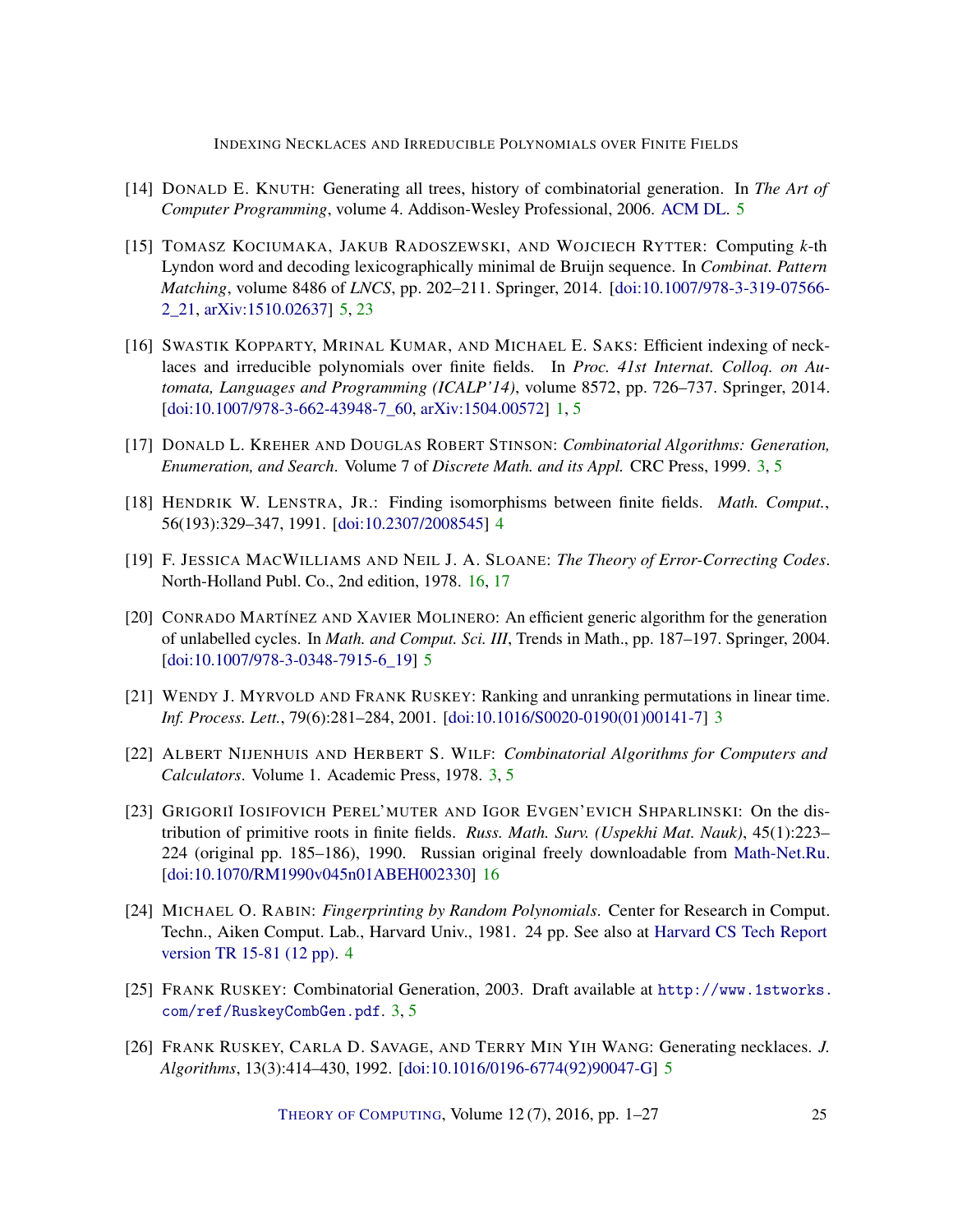- <span id="page-25-6"></span>[27] FRANK RUSKEY AND JOE SAWADA: An efficient algorithm for generating necklaces with fixed density. *SIAM J. Comput.*, 29(2):671–684, 1999. Preliminary version in [SODA'99.](http://dl.acm.org/citation.cfm?id=314500.314910) [\[doi:10.1137/S0097539798344112\]](http://dx.doi.org/10.1137/S0097539798344112) [5](#page-4-0)
- <span id="page-25-5"></span>[28] VICTOR SHOUP: New algorithms for finding irreducible polynomials over finite fields. *Math. Comput.*, 54(189):435–447, 1990. Preliminary version in [FOCS'88.](http://dx.doi.org/10.1109/SFCS.1988.21944) [\[doi:10.1090/S0025-5718-](http://dx.doi.org/10.1090/S0025-5718-1990-0993933-0) [1990-0993933-0\]](http://dx.doi.org/10.1090/S0025-5718-1990-0993933-0) [4](#page-3-2)
- <span id="page-25-4"></span>[29] VICTOR SHOUP: Searching for primitive roots in finite fields. *Math. Comput.*, 58(197):369–380, 1992. Preliminary version in [STOC'90.](http://dx.doi.org/10.1145/100216.100293) [\[doi:10.1090/S0025-5718-1992-1106981-9\]](http://dx.doi.org/10.1090/S0025-5718-1992-1106981-9) [4,](#page-3-2) [16](#page-15-1)
- <span id="page-25-8"></span>[30] IGOR EVGEN'EVICH SHPARLINSKI: On primitive elements in finite fields and on elliptic curves. *Math. USSR Sb.*, 71(1):41–50, 1992. [\[doi:10.1070/SM1992v071n01ABEH001389\]](http://dx.doi.org/10.1070/SM1992v071n01ABEH001389) [16](#page-15-1)
- <span id="page-25-7"></span>[31] RICHARD P. STANLEY: *Enumerative Combinatorics: Volume 1*. Cambridge Univ. Press, 2011. [8](#page-7-5)
- <span id="page-25-9"></span>[32] SEINOSUKE TODA: PP is as hard as the polynomial-time hierarchy. *SIAM J. Comput.*, 20(5):865– 877, 1991. Preliminary version in [FOCS'89.](http://dx.doi.org/10.1109/SFCS.1989.63527) [\[doi:10.1137/0220053\]](http://dx.doi.org/10.1137/0220053) [22](#page-21-1)
- <span id="page-25-3"></span>[33] LESLIE G. VALIANT: The complexity of computing the permanent. *Theoret. Comput. Sci.*, 8(2):189– 201, 1979. [\[doi:10.1016/0304-3975\(79\)90044-6\]](http://dx.doi.org/10.1016/0304-3975(79)90044-6) [3](#page-2-0)

#### <span id="page-25-0"></span>AUTHORS

Swastik Kopparty Rutgers University, New Brunswick, NJ swastik.kopparty@rutgers.edu <http://www.math.rutgers.edu/~sk1233/>

<span id="page-25-1"></span>Mrinal Kumar Rutgers University, New Brunswick, NJ mrinal.kumar@rutgers.edu <https://dragon.rutgers.edu/~mk1029/>

<span id="page-25-2"></span>Michael Saks Rutgers University, New Brunswick, NJ saks@math.rutgers.edu <http://www.math.rutgers.edu/~saks/>